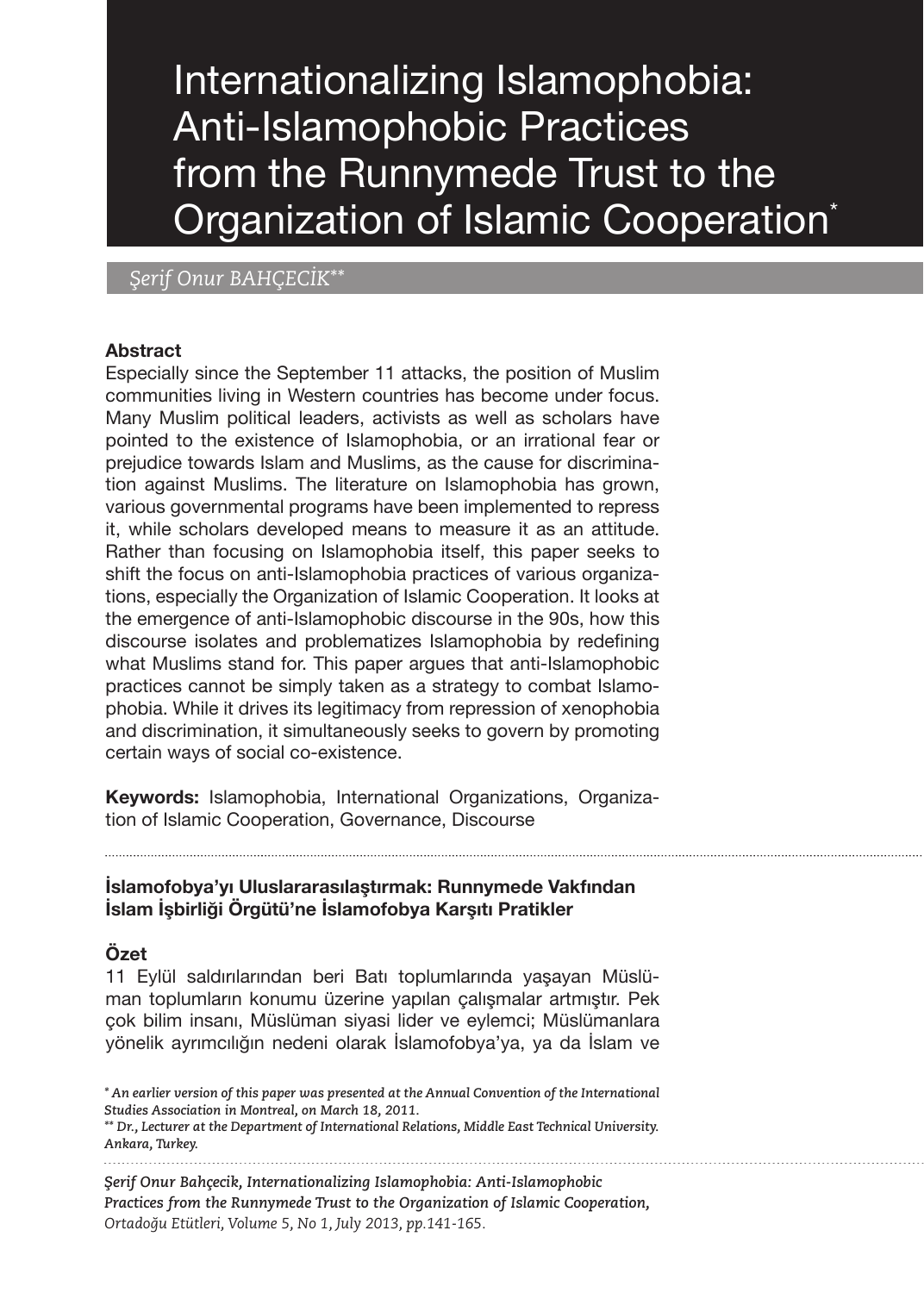Müslümanlara yönelik akıl dışı korku ve önyargının varlığına dikkat çekmiştir. Bir yandan İslamofobya üzerine olan yazın büyüyüp, hükumetler bu sorunu ortadan kaldırmak için çeşitli programlar uygulamaya başlarken diğer yandan da bilim insanları bir bireysel bir tutum olarak İslamofobya'yı ölçmeye girişmişlerdir. Bu çalışma ise, İslamofobya üzerine odaklanmak yerine çeşitli örgütlerin ve özellikle de İslam İşbirliği Örgütü'nün İslamofobya karşıtı pratiklerine dikkati çekmeye çalışmaktadır. Çalışma, 90'lı yıllarda İslamofobya karşıtı söylemin ortaya çıkışını, ve bu söylemin Müslümanların neyi temsil ettiğini yeniden tanımlayarak İslamofobya'nı nasıl izole ettiğini ve sorunsallaştırdığını incelemektedir. Bu çalışma İslamofobya karşıtı pratiklerin basitçe bu olguyla mücadele etmek için uygulanan bir strateji olarak görülemeyeceğini iddia eder. İslamofobya meşruiyetini yabancı düşmanlığı ve ayrımcılıkla mücadeleden alırken aynı zamanda belirli toplumsal bir arada yaşama şekillerini öne çıkartmaktadır.

**Anahtar Kelimeler:** İslamofobya, Uluslararası Örgütler, İslam İşbirliği Örgütü, Yönetişim, Söylem

# فوبيا؛ الإسلامو لمواجهة تطبيقات : (الإسلام من الخوف)فوبيا الإسلامو تدويل سمبر استحدث حساسة السمبر المسموعين المسموعين المسموعين المسموعين المسموعين المسموعين المسموعين المسموعين المسم<br>الإسلامي التعاون منظمة إلى رونيميدي وقف من بدء

#### الملخص:

منذ أحداّث الحادي عشر من ايلول/ سبتمبر زاد عدد الدراسات التي اجريت حول وضع المجتمعات الاسلامية التّي تعيش داخل المجتمعات الغربية. وقد أشّار العديد من رَّجال العلم والز عماء السياسّيين والناشطين في هذا المجال الى الاسلاموفوبيا او الشعور بالخُوف والانحياز غير العقلاني كسببٌ من أسباب التحيّز ضد الإسلام والمسلمين فمن ناحية بدأت الكتابات التي تتناول الاسلاموفوبيا بالزيادة، مما دعا الحكومات الى تطبيق برامج مختلفة بهدف حل هذه المشكلة، ومن ناحية اخر ي بدأ ر جال العلم تحليل و تقييم الآسلامو فو بيا كجهو د منفر دة من قبلهم. أما هذه الدر اسة فَّإنها تسعى الى لفت الأنطار الى جهود المؤسسات المختلفة، خاصمة منظمة التعاون الاسلامي، في تناول التطبيقات التي تواجه الاسلاموفوبيا، بدلا من التركيز على<br>الاسلاموفوبيا نفسها. وتبرز هذه الدراسة ظهور الأفكار والمقولات التي كانت تواجه الاسلاموفوبيا في التسعينات من القرن الماضى وتُقيِّم هذه المقولة الموقف الجديد للمسلمين، و تبين كيف عز لت هذه المقو لة الاسلامو فو بيا و جرّ دتها من كو نها مشكلَة ما. وتتَبَنَّى هَذَه الدر اسة فكَّرة ان التطبيقَات الحالية التي تواجه الأسلاموفوبيا لا يمكن النظّر الّيها على انها مجرّد استر انبجية يجريّ تطبيقها لمواجهة فكرّة ما. بينما الاسلامو فوبيا تأخذ مشر و عبتها من الكفاح ضد العداء تجاه الأجانب و التمبيز الْعنصري، وتُبَرَّزُ في نفس الْوَقْتُ طُرِقٌ إمكانيَّة التعايش المجتمعي.

**كلمات مفتاحية :** الاسلاموفوبيا، المنظمات الدولية، منظمة التعاون الاسلامي، الإدارة والمقول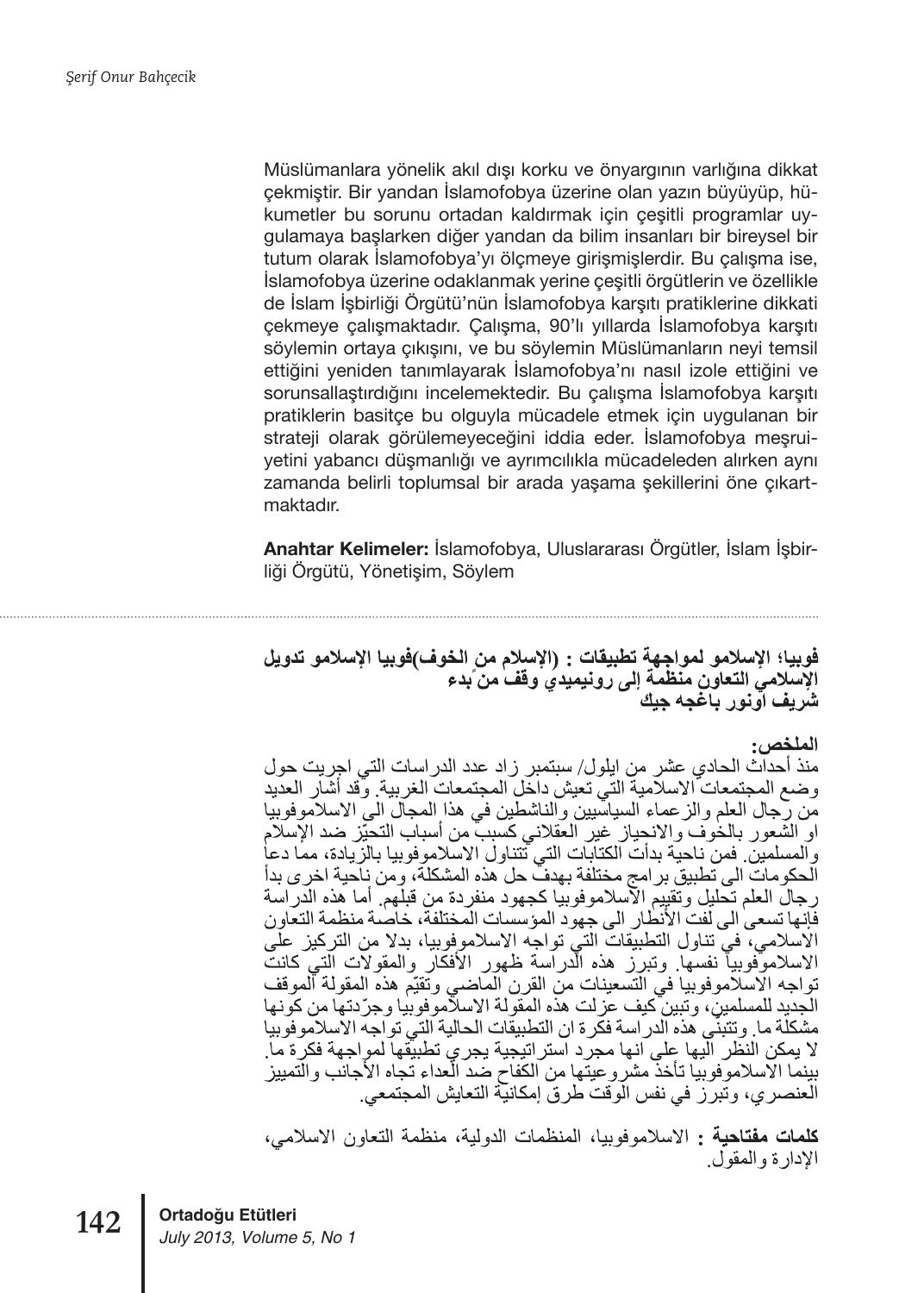Since the September 11, 2001 attacks on the United States, Muslims living in European and North American countries have increasingly become the focus of discourses and practices of discrimination, securitization and stigmatization. Their presence, religious, social and political identities have been problematized not only by opinion leaders and the media, but also by governments. In a sense, this has not been an unprecedented phenomenon. Discrimination towards the "Other" has unfortunately been a recurring feature of human societies around the world for centuries. Muslims and Asian populations living in "the West" have been subjected to stereotyping and prejudice for many decades. These practices have long been justified on religious, social and cultural grounds. Religious identity and the ensuing "lifestyles" have been scrutinized long before the September 11 attacks. The Rushdie Affair in the late 1980s, the Gulf War in the early 1990s, Oklahoma Bombing in 1995 and similar incidences have led to periodic increases in the frequency of hostile practices towards those who have been perceived as Muslims. Nevertheless, September 11 attacks have become a significant turning point in the intensification of such practices. In the face of such challenges, opinion leaders, scholars, politicians and others have come to employ the term "Islamophobia" to counter negative representations of Islam and Muslims, and to describe what they have seen as the motivation behind attacks on religious and cultural identity. Islamophobia simply defined as "fear towards Islam and consequently Muslims", have moved from being a word that was used in scholarly discourses towards a term frequently employed in political and media discourse. It has become the main diagnosis of those seeking to describe and combat discrimination against Muslim populations in the West.

However, Islamophobia had its critics as well. Some have argued that not only the term was inappropriate for what it tried to describe; it was abused by some radical figures who wanted to silence different points of view in the Muslim community.<sup>1</sup> Some argued that it was an exaggeration. Arguably, it was not possible to gauge whether the attacks on Muslims were due to their religious identity or due to a more general hostility towards "foreigners." Critics have also pointed out that it is not possible to "measure" Islamophobic attacks because often the motivation of the perpetrators was not certain. Such interventions in the formation of the term of

<sup>1</sup> Kenan Malik , "Are Muslims hated?," *Index on Censorship,* 34, No. 2, 2005, pp. 167-172.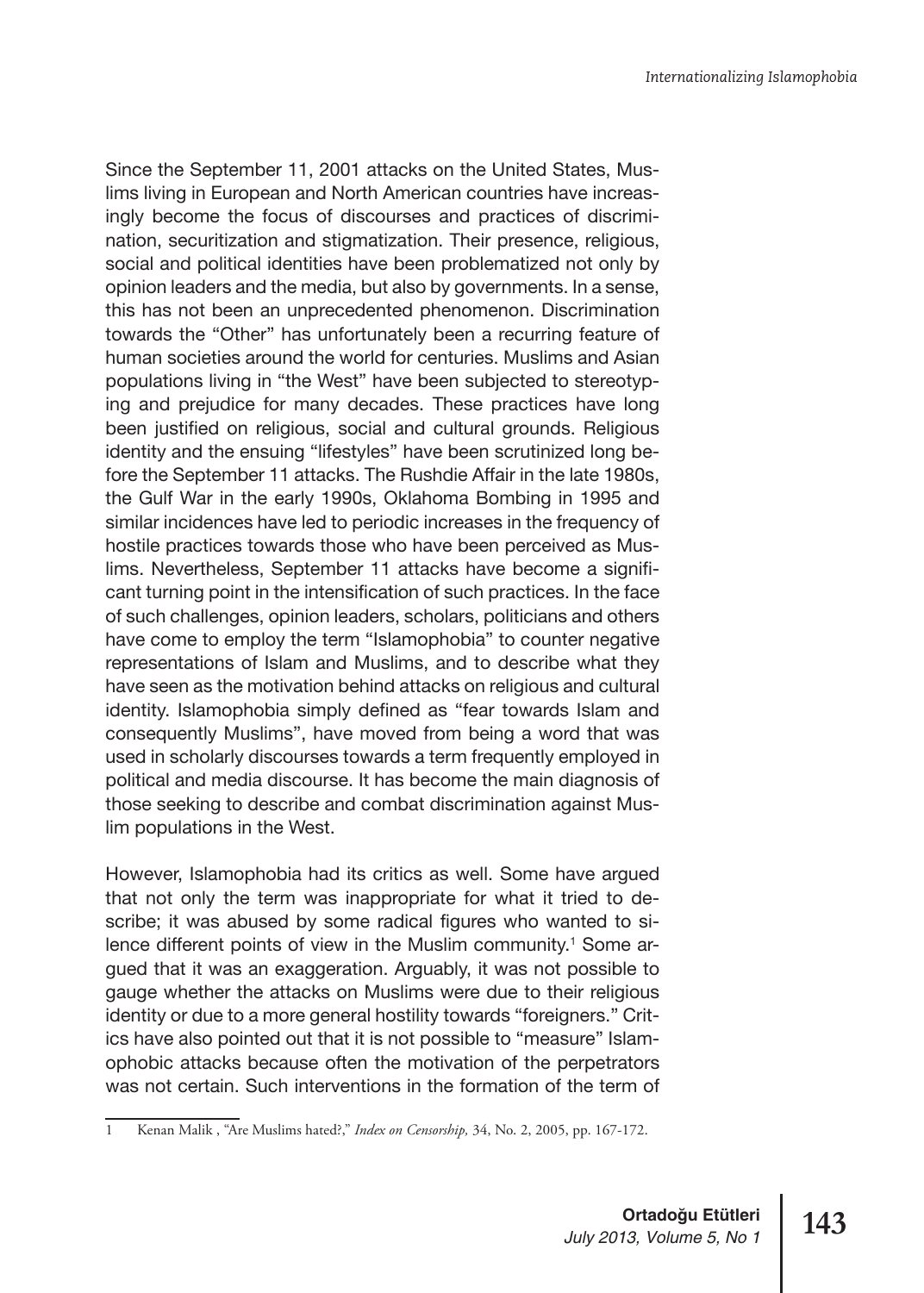Islamophobia generated debates that centered on what we can call the ontology of Islamophobia. That is to say, scholars and others have often concentrated their discussions on problems like whether Islamophobia existed, the accuracy of the term for the phenomena at hand, the features of Islamophobia and how it can be credibly defined and stabilized as a term. These discussions have produced insightful and significant studies on the situation of Muslims living in the West.

While these discussions were most welcome, in this paper I would like to change the terms of debate on Islamophobia by analyzing the anti-Islamophobic discourses and practices from a different perspective. In studying these phenomena, rather than limiting ourselves to the search for a robust definition of Islamophobia, one could adopt a radically empirical attitude and look at how the term is being deployed in different meanings, for different purposes and what the actors are carrying out when they are using this concept. This requires accepting that there are multiple Islamophobias. We should focus not on excluding the false definitions but on the multiple uses that this term has been put to. We should recognize that Islamophobia is not only a descriptive term used to define scientifically a set of events in society. It is at the same time a device operated to make possible the government of individuals in a certain manner. In other words, we should see "Islamophobia" and the practices that seek to fight against it, such as monitoring, reporting, lobbying for policies, convincing others, making statements, etc as practices comprising an anti-policy. The discourse on Islamophobia and practices that people are engaged in to counter it (i.e. anti-Islamophobia) are not only practices of negation or rights claiming. They do not simply seek to stop, eradicate and oppose Islamophobia but while doing that they encourage certain behaviors. They encourage the audiences of their statements to view the world in certain ways; they prioritize certain political and social subjectivities over others; they constitute the social and the political in certain ways. That is to say, we should look at not only what is being opposed in the anti-Islamophobic discourse but also how it is opposed.

In what follows, I will first provide a discussion of some theoretical and conceptual tools that will be employed throughout this paper. This will be followed by a short history of the term Islamophobia.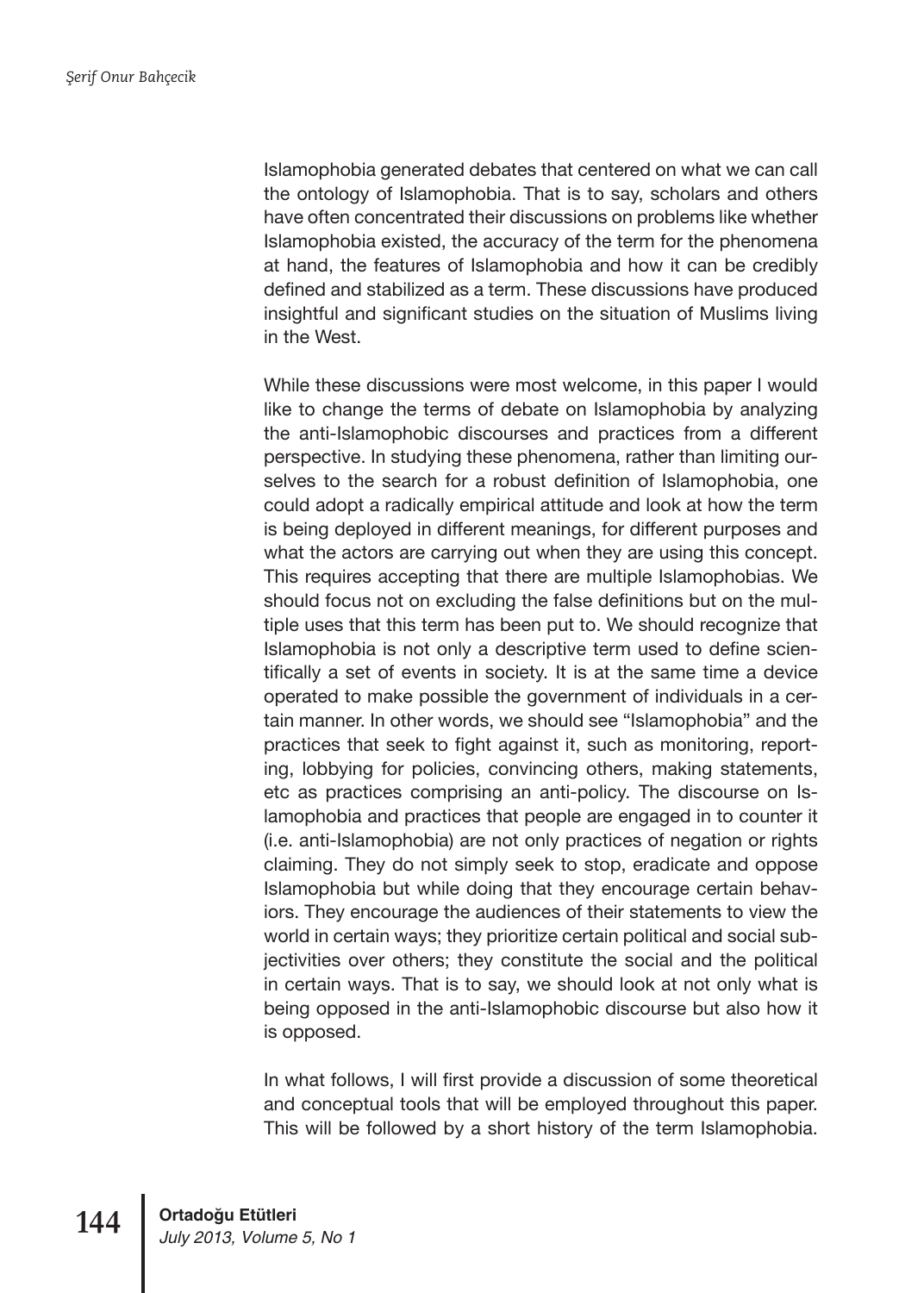After that, I will proceed to an analysis of the popularization of the term Islamophobia by the Runnymede Trust. In this section I will try to show how a term employed by some to describe their experiences in (mostly) northern London came to be established as a trope in multiculturalism discourses and then employed to describe situations in the UK. Third, I will look at the adoption and deployment of this term by international organizations such as the United Nations, European Union agencies, and the Organization of Islamic Cooperation.2 By following the term Islamophobia in different contexts I show not only that there are multiple Islamophobias but also that when different actors adopt this term they understand different things from it, but perhaps most significantly, they modify its content in accordance with their own projects of governance.

## **Conceptual Tools**

Conventional theories of International Relations view global politics mostly as an interplay of utility-maximizing states where power is understood as something that can be accumulated and possessed. Global political norms are often dictated by the most powerful states in the international system, and the international institutions reflect the distribution of power within the system.<sup>3</sup> Recent post-structuralist contributions inspired by Michel Foucault, however, challenge this conceptualization of power by showing that modern power is not solely exercised by central institutions such as the state. In Foucault, power is not a capacity that could be possessed but rather understood as the "conduct of conduct".<sup>4</sup> Modern power is often exercised not through the use or threat of violence by a sovereign state but by a range of institutions that seek to encourage certain sorts of behavior. Modern power is exercised not through violence but by acting upon the actions of others, and not by direct control of individuals but by defining a field of possible action.<sup>5</sup>

<sup>2</sup> The Organization of the Islamic Conference changed its name to the Organization of Islamic Cooperation in June 2011.

<sup>3</sup> G. John Ikenberry and Charles A. Kupchan, "Socialization and Hegemonic Power," *International Organization*, Vol. 44, No. 3, 1990, pp. 283-315 and John J. Mearsheimer, "The False Promise of International Institutions," *International Security,* Vol. 19, No. 3, 1994, pp. 5-49.

<sup>4</sup> Michel Foucault, "Governmentality" in Graham Burchell, Colin Gordon and Peter Miller (eds.), *The Foucault Effect: Studies in Governmentality*, (Chicago: University of Chicago Press, 1991), pp. 87–104.

<sup>5</sup> Nikolas Rose, *Powers of Freedom: Reframing Political Thought*, (Cambridge: Cambridge UP, 1999).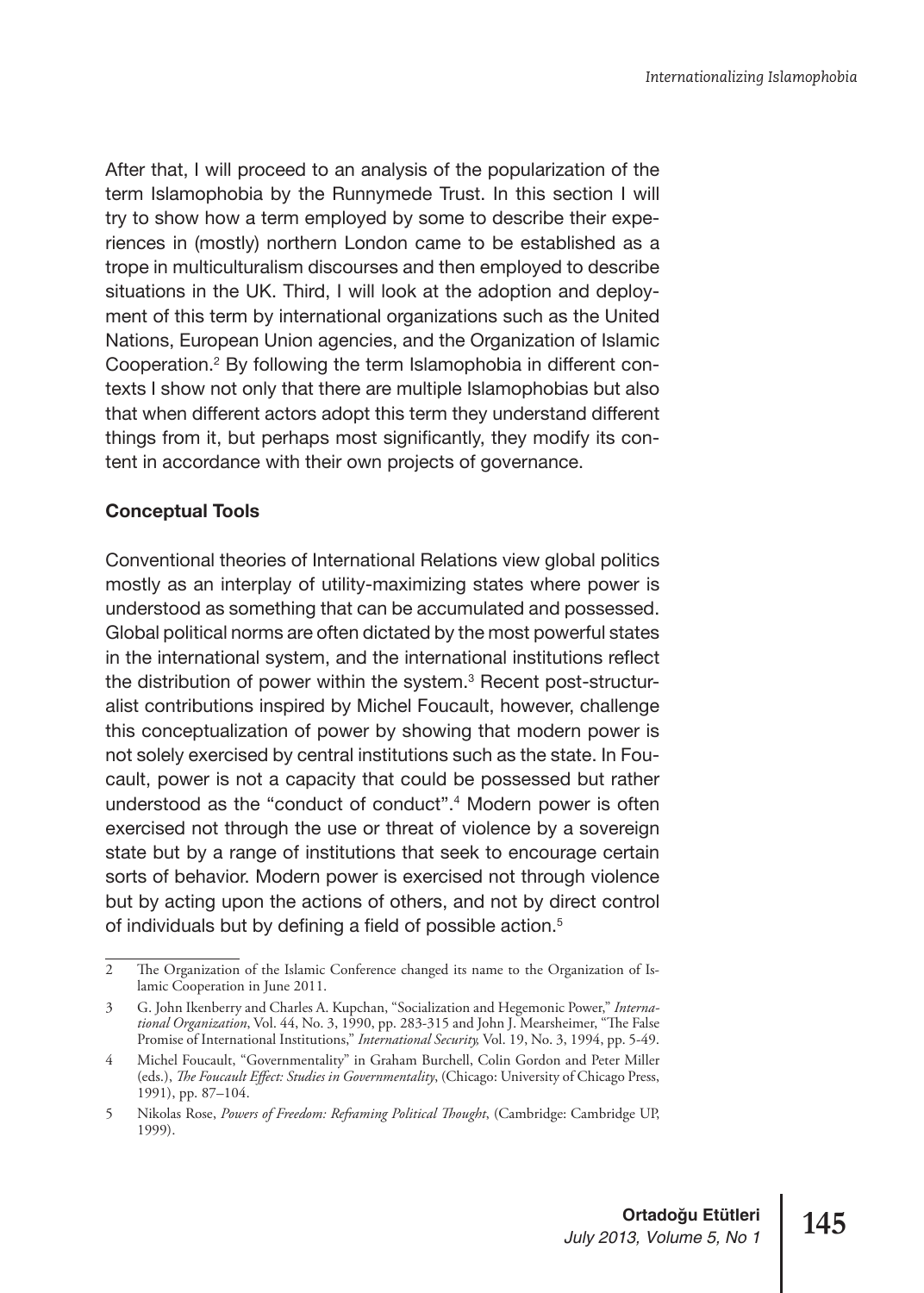This novel way of conceptualizing political power has significant implications for the study of world politics. When power is understood as the conduct of conduct, it becomes apparent that certain discourses and practices conventionally considered as unrelated to political power are indeed part of the governance of individuals, states or other organizations. With regard to the study of international organizations, this approach makes their micro-physical powers more apparent. As Merlingen argues, international organizations "exercise a molecular form of power that evades... the material, juridical and diplomatic limitations on their influence."6 For instance, in the case of neoliberal economic governance, the neoliberal conduct of states are secured through constituting them as competitive actors with the help of competitiveness indexes prepared by the World Economic Forum.<sup>7</sup> To give another example, the construction of a security community in Europe is accomplished by the application of disciplinary techniques to states. Their security policies are constantly observed by the OSCE and compared to a golden standard of responsible statehood.<sup>8</sup>

When anti-Islamophobic practices of non-governmental and international organizations are analyzed from this perspective it becomes apparent that these practices cannot be taken simply as negations of Islamophobia or rights-claiming. These practices not only seek to exercise power over other actors but they seek to constitute persons as religious subjects and help construct a post-secular world order. As such, anti-Islamophobic practices can be considered as anti-policies or what can be briefly defined as "schemes to govern unwanted things."<sup>9</sup> Anti-policies involve the constitution of subjectivities and the exercise of power. As much as anti-terrorism or anti-poverty practices are political, anti-Islamophobic practices are political as well.

<sup>6</sup> Michael Merlingen, "Governmentality: Towards a Foucauldian Framework for the Study of IGOs," *Cooperation and Conflict*, Vol. 38, No. 4, 2003, pp. 361-84.

<sup>7</sup> Tore Fougner, "Neoliberal Governance of States: The Role of Competitiveness Indexing and Country Benchmarking," *Millennium - Journal of International Studies*, Vol. 37, No. 2, 2008, pp. 303-326.

<sup>8</sup> Merlingen, "Governmentality: Towards a Foucauldian Framework for the Study of IGOs".

<sup>9</sup> William Walters, "Anti-policy and Anti-politics: Critical Reflections on Certain Schemes to Govern Bad Things," *European Journal of Cultural Studies,* Vol. 11, No. 3, 2008, pp. 267- 288.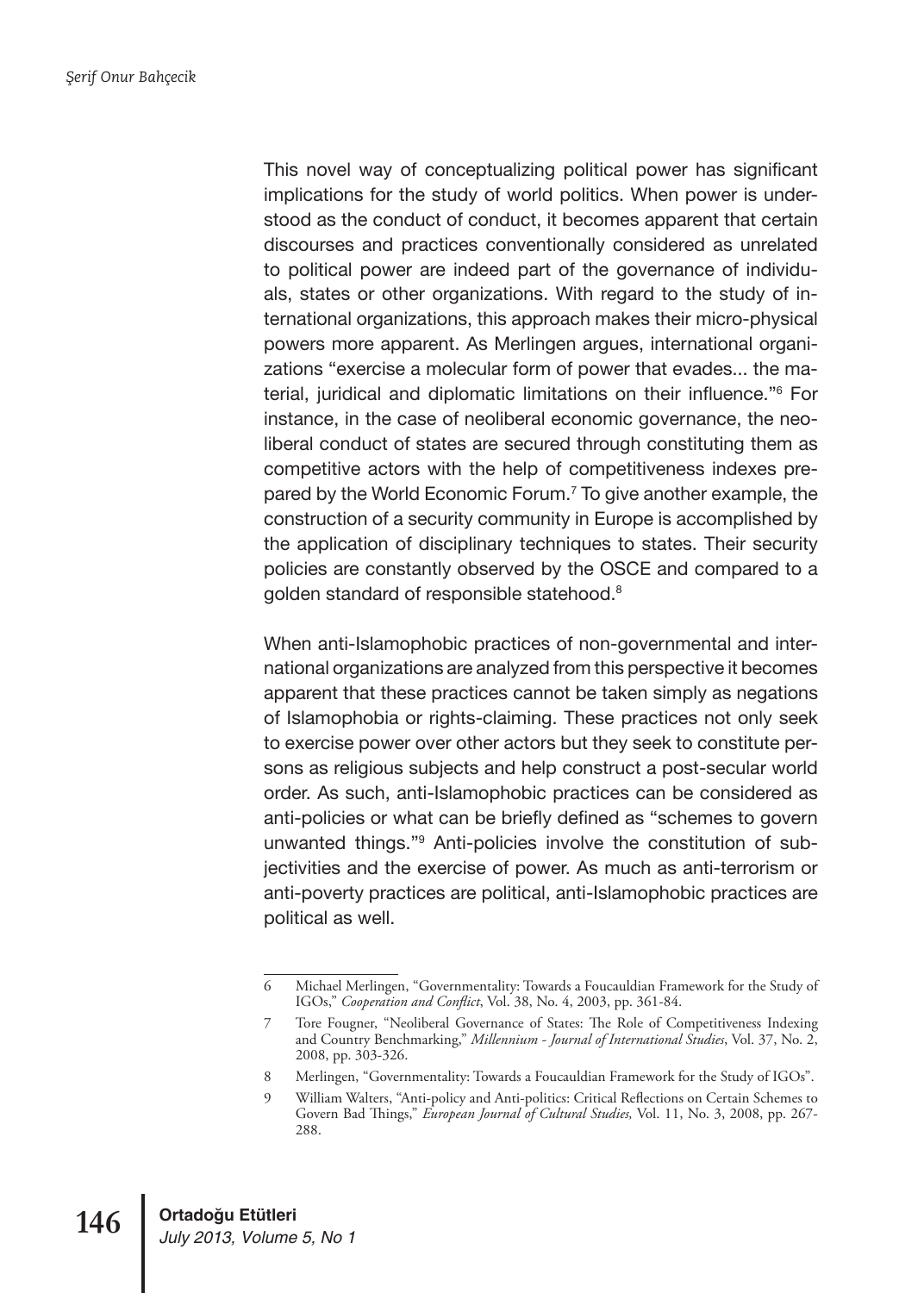#### **Islamophobia: A Short History of the Word**

The Oxford English Dictionary defines Islamophobia as "hatred or fear of Islam, esp. as a political force; hostility or prejudice towards Muslims".10 According to this source, one of the earliest recorded use of this term is in 1976 in International Journal of Middle East Studies. In a discussion piece, Anawati uses this term without really defining it, and without using inverted commas.11 He uses the term in a negative way: He argues that if a scholar of Islamic studies, in the course of his studies, arrived at conclusions that would contradict the precepts of Islam, he could well be accused of Islamophobia. Anawati implies that the "penalty of being accused of Islamophobia" makes the dissemination of certain sort of scholarly studies very difficult and amounts to self-censure.<sup>12</sup> The manner that Anawati employs the term suggests that it has been established as a word for some time, and the reader does not need any explanation as to what it means. Another use of term is found in Edward Said.13 In a polemical article based on his book *Orientalism*, Said points out to the similarities between anti-Semitism and Islamophobia. He too refrains from giving a clear definition of the term but it is understood that he uses it to mean "hostility to Islam in the modern Christian West".<sup>14</sup> Said points out that anti-Semitism and Islamophobia are very similar in terms of the "cultural mechanisms" they use and they stem from the same source. These uses of Islamophobia by Anawati and Said have some similarities and contrasts. While the former uses it in a negative sense to disapprove the timidity of Muslims towards studies of Islam from an academic perspective, Said approves and adopts the term to describe some racist phenomena.

Anawati and Said's use of the term, however, were by no means the first use of the term in the English language. Both Bravo Lopez and Allen report earlier uses of the term in their studies.<sup>15</sup> Bravo Lopez indicates that one of the first recorded use of Islamophobia was by

<sup>10</sup> Oxford English Dictionary, http://www.oed.com/view/Entry/248449?redirectedFrom=isla mophobia#eid, (accessed June 7, 2013).

<sup>11</sup> Georges Anawati, "Dialogue with Gustave e. von Grunebaum," *International Journal of Middle East Studies,* Vol. 7, No: 1, 1976, pp. 123-128.

<sup>12</sup> Ibid, p. 124.

<sup>13</sup> Edward W. Said, "Orientalism Reconsidered," *Cultural Critique,* Vol. 1, 1985, pp. 89-107.

<sup>14</sup> Ibid, p. 99.

<sup>15</sup> Fernando Bravo Lopez, *Ethnic and Racial Studies,* 34, No: 4, 2010, pp. 556-573 and Christopher Allen, *Islamophobia*, (Burlington: Ashgate Publishing, 2010).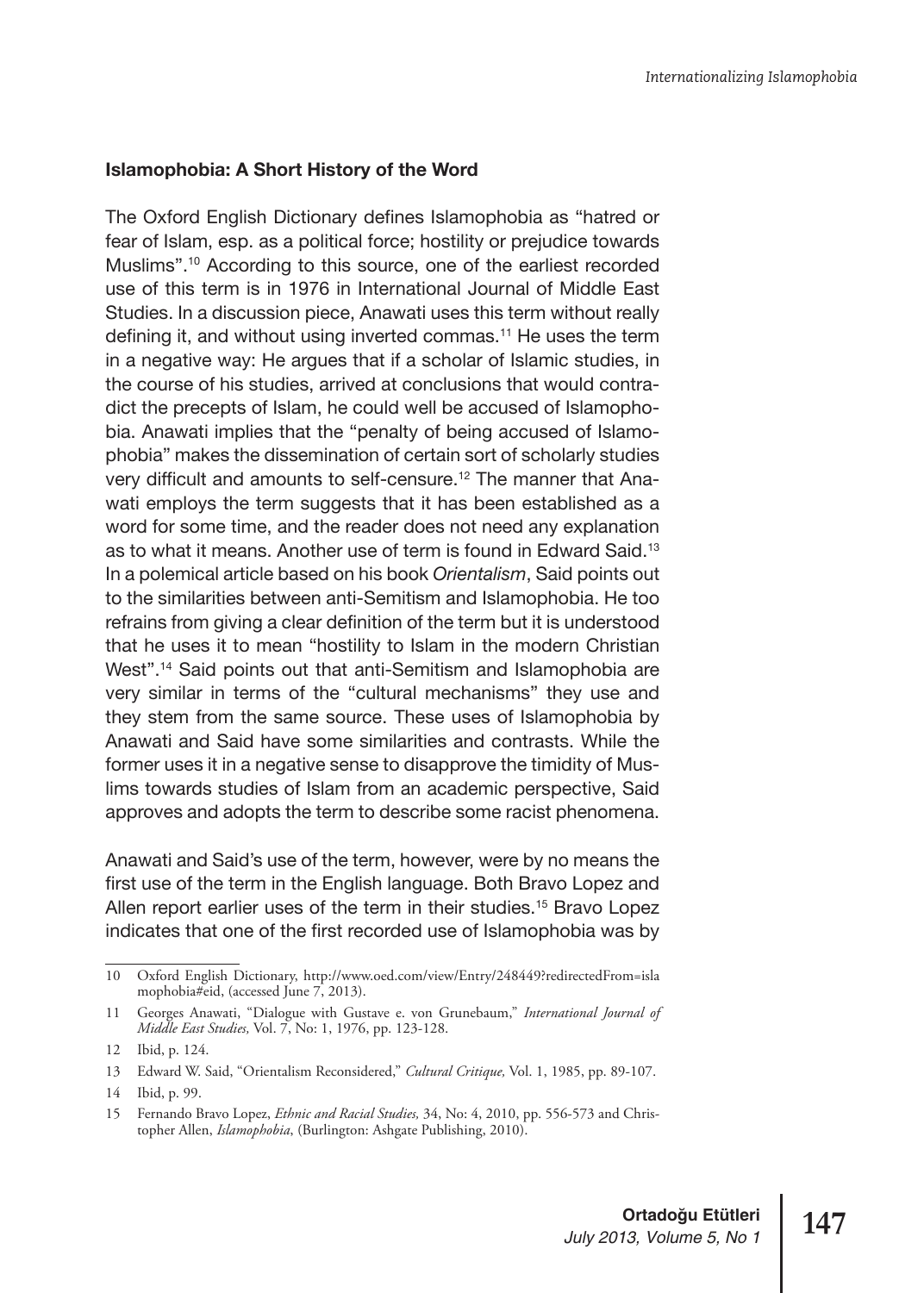Etienne Dinet and Slimane ben Ibrahim. Dinet was a French painter who later converted to Islam. Their book, *L'Orient vu de l'Occident*, published in 1925 is devoted to the criticism of some orientalists' views on Islam and its Prophet. They employed the term, according to Bravo Lopez, to criticize those who had a skewed notion of Islam and attacked the religion simply to discredit it and its Prophet. That is to say, for Dinet and Ibrahim, Islamophobia was not due to a simple lack of knowledge about Islam and Muslims, it was also an attack of defamation. Islam was deliberately shown as a series of backward customs and the messages of the religion were deliberately misrepresented. Dinet and Ibrahim did not see it necessary to define Islamophobia, but their usage suggested that they viewed it as efforts to "do away with Islam all together".16 It is also apparent that Dinet and Ibrahim located Islamophobia in the studies of orientalists, rather than in the social and political sphere. These Islamophobic discourses, Bravo Lopez argues, were directed towards the colonial administrations and aimed to show that governments should combat against Muslims and Islam if they wanted to implement their colonial projects. In this way, some Christian missionaries tried to present themselves as allies to the colonialist project. If the "native" populations could be converted to Christianity, Western states could more securely control these territories. Yet, one should also appreciate the multiplicity of the discourse on Islam, Bravo Lopez warns. There were other figures, for instance, Louise Gustvae Binger, a director at the French colonial office, wrote against misrepresentations of Islam in his book *Le péril de l'Islam*, published in 1906. He argued that Europeans should not see Islam as the obstacle to their expansion in the Middle East and Africa. The opposition of the population living in these regions was not due to Islam, but patriotism.

Dinet, Ibrahim and Binger's studies were early instances of the discourse on Islamophobia. After their studies, this discourse was laid dormant for some time. There were some references to Islamophobia in the 1960s and 1980s, but as I have indicated in the opening of this section, these were some passing references rather than studies aiming to explicate and disseminate the concept. The most significant development came in 1997 with the Runnymede Report, which we will turn in the next section.

<sup>16</sup> Bravo Lopez, "Towards a Definition of Islamophobia: Approximations of the Early Twentieth Century", p. 6.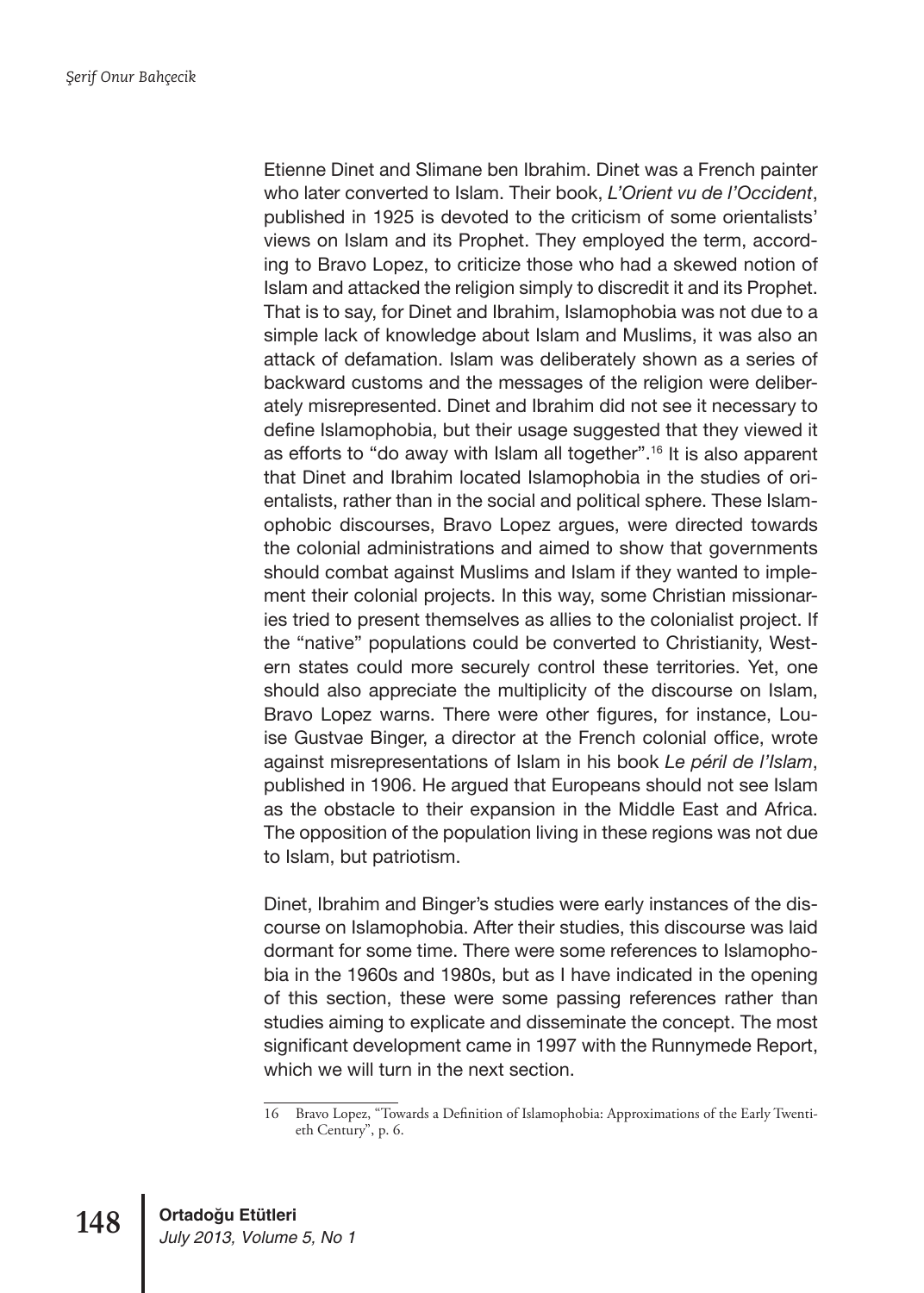## **Runnymede Report and the Dissemination of anti-Islamophobic Program**

The most significant moment for the rise of the discourse on Islamophobia came in 1997, when a British think-tank known for its work on multiculturalism published a report titled "Islamophobia: a Challenge for Us All." This report, which will be analyzed in greater detail below, established Islamophobia as a term that was accepted by many as the accurate description of a series of phenomenon experienced by the British Muslims. It was embraced by opinion leaders, including Muslims, and came to be used by the media as a descriptive term. Soon, the quotation marks around this word would disappear and it would be naturalized as a term indicating a challenge for the multicultural society in not only the UK but around the world.

Although the term Islamophobia was not coined by the Runnymede Trust, their report published in 1997 became the most successful and oft-cited study on this topic. Before looking into the details of this report, we should contextualize in the UK in the 1990s. The Runnymede Trust was founded in 1968 to counter racial discrimination and promote multiculturalism. It defines itself as the UK's "leading independent race equality think tank".17 It seems that the think tank was founded at a time when anti-racist initiatives were developing in the country. As Lentin puts it, in the 1960s, there were two basic strands of anti-racism in the UK.18 One was the "solidaristic" anti-racism of left and trade union activists, and the other was the "self-organization" of the Black communities, that is to say groups who have been subjected to discrimination.19 As Modood argues, anti-discrimination initiatives in the UK were shaped by this anti-racialism agenda, which was in turn borrowing from the experience of the United States.20 That is to say, discrimination was perceived to be a race, color and ethnic issue. Runnymede's foundation date of 1968 is also significant in this regard as it coincides with the civil rights movement on the other side of the Atlantic. Religious discrimination was not perceived as an issue in these years, and this approach was apparent in the Race Relations Act of 1976,

<sup>17</sup> Runnymede Trust, *Impact Report 2010*, http://www.runnymedetrust.org/uploads/pdfs/ImpactReport2010FINALWeb.pdf, (accessed on March 3, 2011).

<sup>18</sup> Alana Lentin, *Racism and Anti-Racism in Europe*, (London: Pluto Press, 2004).

<sup>19</sup> Ibid., p. 130.

<sup>20</sup> Tariq Modood, "Muslims and the Politics of Difference" in Peter E. Hopkins and Richard Gale *(*eds.), *Muslims in Britain* ( (Edinburgh: Edinburgh UP, 2009), pp. 193-209.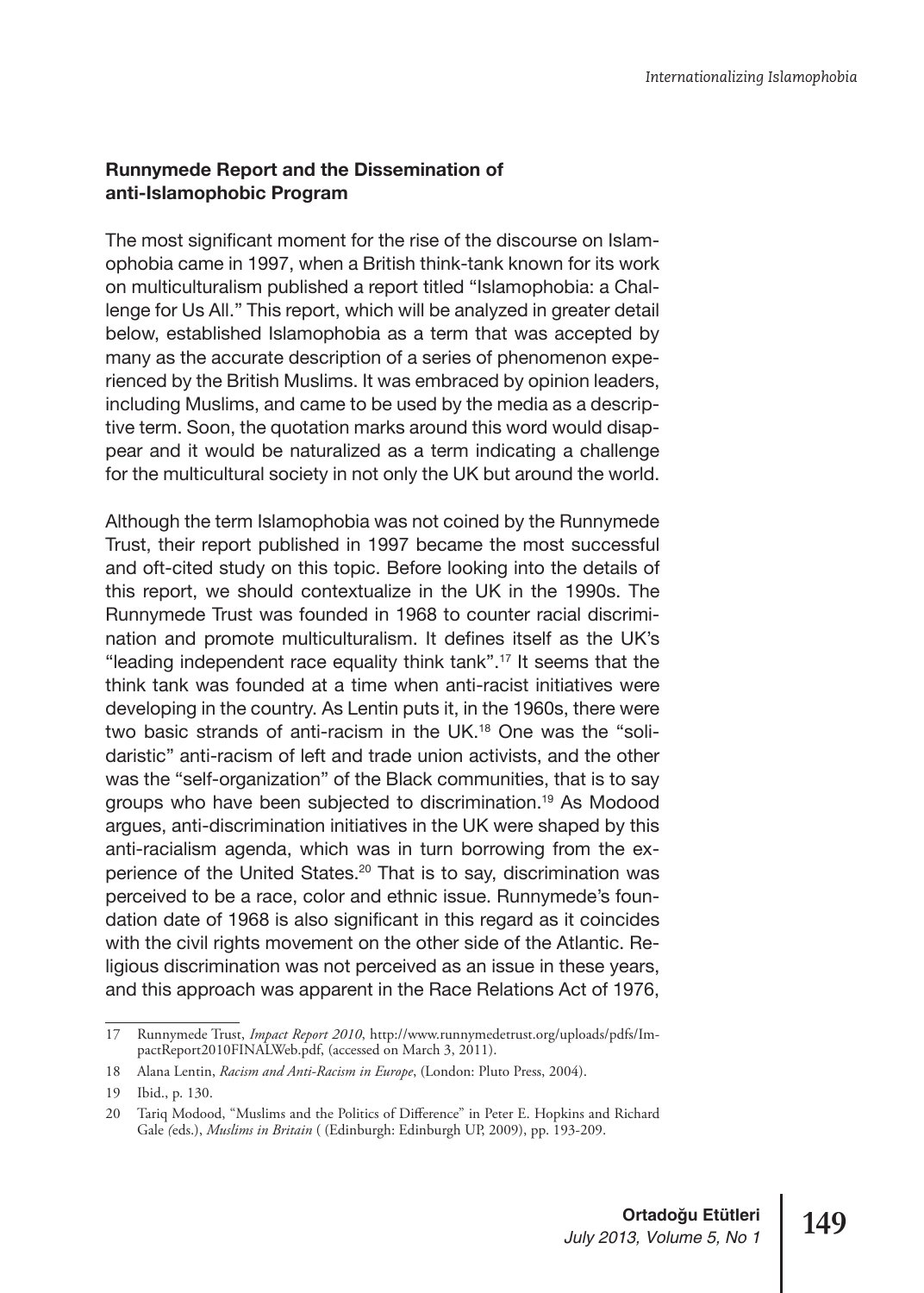which, as can be guessed from its title, did not cover discrimination due to belief. Except Northern Ireland, religious discrimination did not have any legal existence in the UK. This not only created a gap in the legislation but also shaped the way human rights claims were made. Indeed, Muslims, when they were discriminated due to their religious identity or practices, articulated their grievances in racial terms.21 Moreover, in media and political discourses Muslims were included in the group of Asians, with hardly any reference to their beliefs.

All of these started to change in the 1990s. As Birt points out, the Rushdie Affair can be taken as the starting point of Muslim identity politics and the emergence of a Muslim community that increasingly became aware of its religious identity.<sup>22</sup> This identity helped constitute British Muslims as discrete from the Asian population and created a community through suffering, according to Birt. The suffering that Birt mentioned was due to the way Satanic Verses and the Islamic Republic of Iran's reaction to it was handled by the media in the UK. Muslims not only regarded the novel highly offensive but they were also disturbed by the manner they were represented as dangerous subjects. Besides, this formation of Muslim community tended to "overcome" national differences like being a Pakistani or Bangladeshi.<sup>23</sup> Muslims were coming together on the basis of religious affiliations rather than through their distant homelands.

This development provided the background to the Runnymede Report. But the report had more recent triggers as well. After the Rushdie Affair, geopolitical events such as the Gulf War and the Oklahoma Bombing, Muslim presence in Western nations were problematized in the media. The mass protests that some Muslims made in 1991 in reaction to the Gulf War were reported in an alarmist tone (e.g. "Trouble at the Mosque") while the Oklahoma bombing which had no links to the Muslims was seen as an Islamic fundamentalist attack on the US, and led to harassment of Muslims.<sup>24</sup>

<sup>21</sup> Ibid.

<sup>22</sup> Jonathan Birt, "Islamophobia in the Construction of British Muslim Identity Politics" in Hopkins and Gale, op. cit., pp. 210-227.

<sup>23</sup> Allen, *Islamophobia*.

<sup>24</sup> The Economist, "Trouble at the Mosque; the Gulf War Reveals the Growing Determination of Britain's Muslims to Find a Political Voice", January 26, 1991, pp. 51-52 and Human Rights Watch, *"We are not the enemy", Hate Crimes Against Arabs, Muslims, and Those Perceived to be Arab or Muslim After September 11*, Human Rights Watch Report, 2002, Vol. 14, No: 6, (available at http://www.hrw.org/sites/default/files/reports/usa1102.pdf)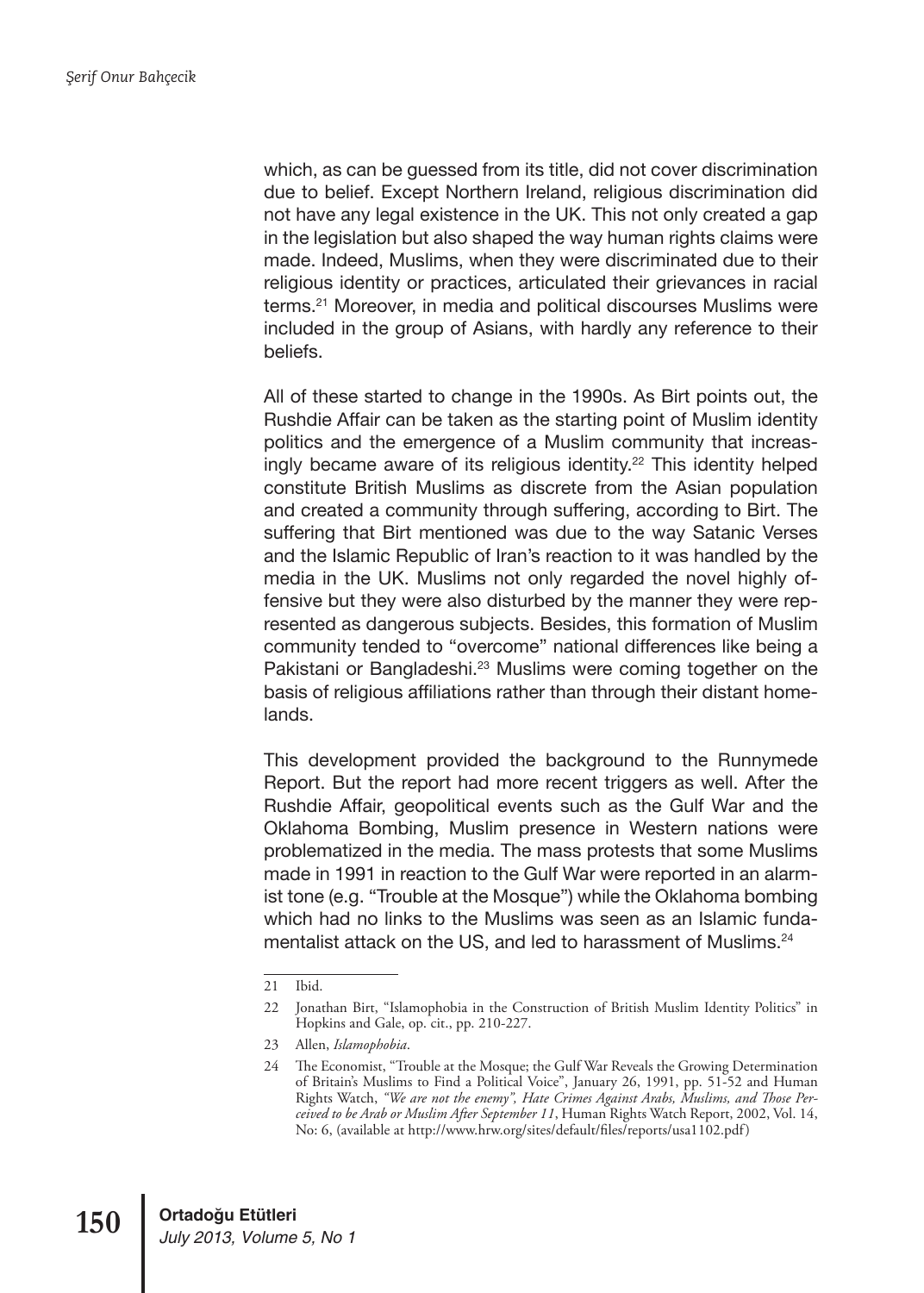In this environment, Runnymede published a report on Anti-Semitism.25 Although this was a report on the attitudes towards the Jewish community in Britain, it had a section on Islamophobia as well. However, more significantly, the report conceded that the founding philosophy of the Runnymede was now insufficient for multicultural Britain. The think-tank had to take into consideration, the report suggested, that discrimination was not only taking place on the basis of color and race but also culture, language, custom and religion.26 In the course of its work, the Trust's Commission on anti-Semitism found that prejudice against British Muslims was an equally "alarming" issue. Runnymede Trust suggested that a more comprehensive approach should be adopted towards all kinds of "racisms" (including cultural racism) so that "the benefits of cooperation, coordination and shared energy" could be deployed by those concerned.27 The report did not provide a full-fledged definition of Islamophobia, but limited itself to pointing out that it was synonymous with "anti-Muslim feeling".28

So, what were the implications of the report in terms of the government of the conducts of British subjects? The prescription that the report made was a synthesis of liberal democracy and cultural pluralism. It was recognized that there was a tension between the freedom of expression that liberal democracy provided and the cultural values of communities. The latter could be harmed by the former, as can be seen from the Rushdie Affair. The report recognized this as a challenge but did not bring forward direct and concrete suggestions. Rather it suggested that society had to be prudent and avoid such conflicts between liberal democracy and cultural pluralism. Runnymede Trust in its report imagined a democratic polity influenced by two basic forces of the media and opinion leaders. Both were given the task of upholding liberal and multicultural values and manage the conflicts between them. For the media, this would happen through the appointment of "a specific individual within the organization… to be responsible for developing expertise on matters relating to racism in general".<sup>29</sup> The opinion leaders, especially those who are influential, were also tasked to intervene in times

29 Ibid., pp. 58-59.

<sup>25</sup> Runnymede Trust, *A Very Light Sleeper - The Persistence & Dangers of Antisemitism,* (London: Runnymede Trust, 1994).

<sup>26</sup> Ibid., p. 9.

<sup>27</sup> Ibid., p. 13.

<sup>28</sup> Ibid., p. 55.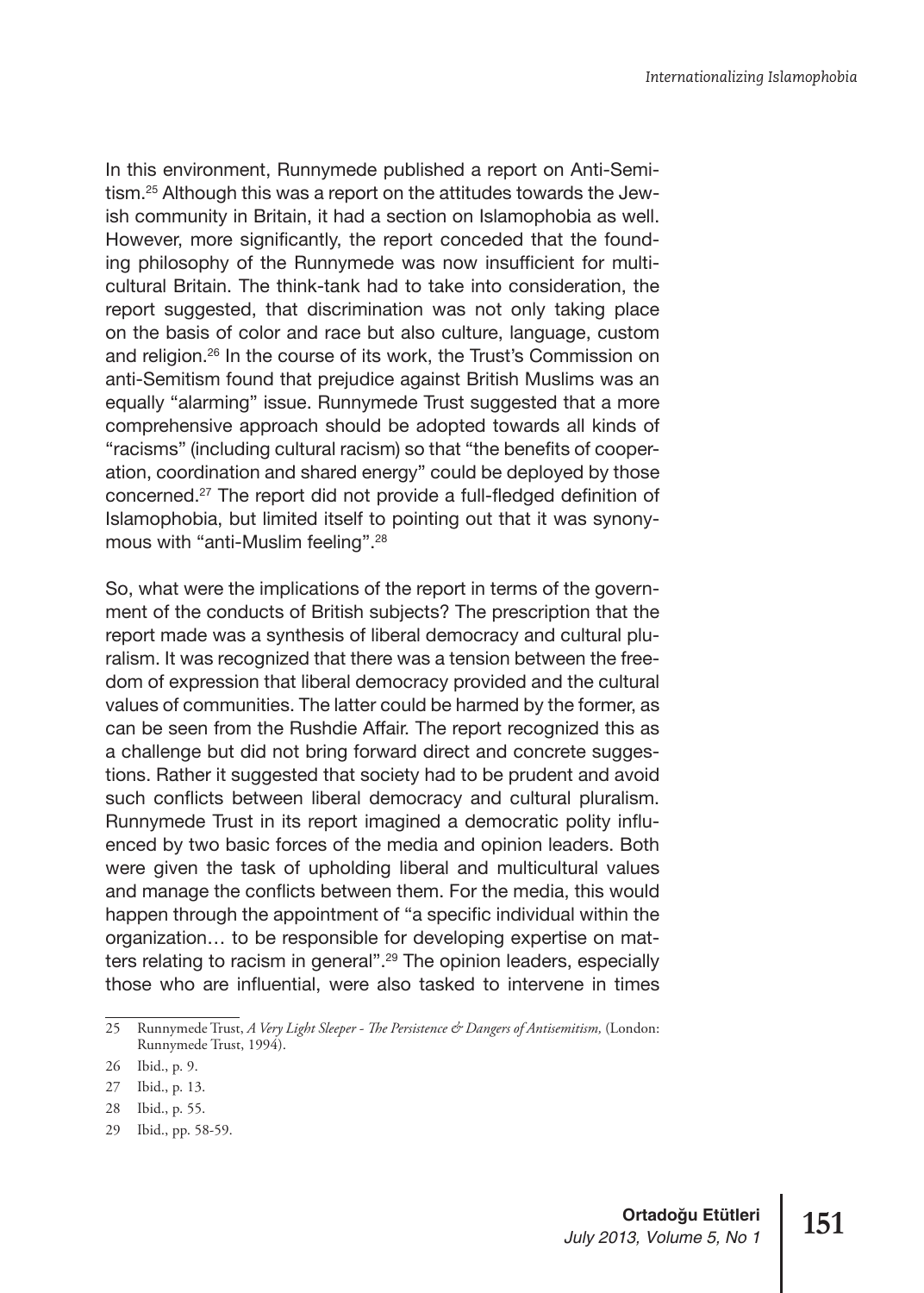of tension. Thus, the report suggested governing at a distance, in Foucaultian terms: The role given to the state and sovereign law was minimal. Islamophobic conduct would not be banned or persecuted but discouraged. Law was only a "safety net" to be deployed in the last instance, while the state's role was limited to training the teachers to render them sensitive towards discrimination issues. The Report entertained a quite different notion of legislation, which in a sense did not have the force of law, traditionally understood. To quote at length:

Changes in the law would not necessarily guarantee that Britain, or, indeed, any society, would in practice be more just. But some changes would be valuable in providing safety nets, so to speak, at times of anxiety or conflict, and would thus have considerable value in educating public opinion and in signaling the government's commitment to pluralism.30

As seen from this quotation, to a great extent, law was relieved of its enforcement function but construed as a different kind of knowledge that would govern the population not through penalties or legal violence but through "education" and political signals. The report had a second effect as well. This was the fact that Runnymede Trust distanced itself from a certain type of democratic politics while emphasizing liberal democracy. Instead of democratic forms such as protests, letter writing, and demonstrations the report encouraged a policy-making approach. The problems would be solved not through "mass democratic participation" but through opinion leaders, media, and the policy proposals, which the Runnymede report constituted an example.

Runnymede Trust did not end its work on Islamophobia with this report on anti-Semitism. In 1996, the Trust which now defined itself as "an independent research and social policy agency" established a Commission on British Muslims and Islamophobia.31 It had a multiethnic and multi-religious composition. The Commission prepared a consultation paper and distributed it to councils, city authorities, police departments, Muslim community organizations, universities, etc. In line with the responses to the consultation paper, The Run-

<sup>30</sup> Ibid., p. 60.

<sup>31</sup> Runnymede Trust, , *Islamophobia, a Challenge for Us All, Summary,* http://www.runnymedetrust.org/uploads/publications/pdfs/islamophobia.pdf (accessed on March 1, 2011).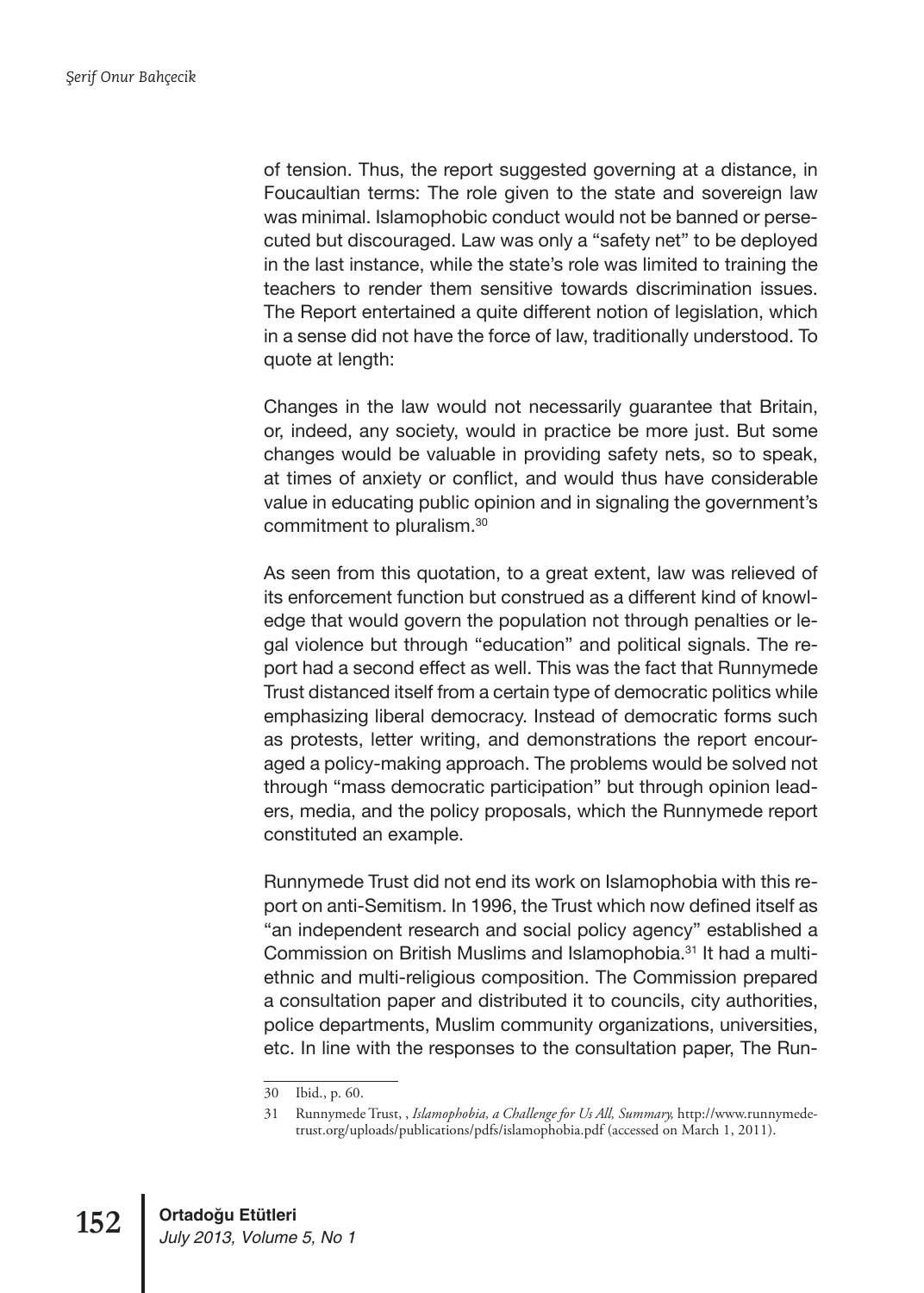nymede Trust prepared the report "Islamophobia: A Challenge for Us All." The report defined Islamophobia first "as shorthand way of referring to dread or hatred of Islam–and therefore, to fear or dislike of all or most Muslims".32 This definition was later changed into "phobic dread of Islam… the recurring characteristics of closed views." The closed views indicated series of views that described Islam as a homogeneous, static, monolithic bloc. This was counterposed with an open view of Islam that described the religion as progressive, multiple, worthy of respect, etc. Thus the report evaluated Islamophobia as a religious issue, as a reaction shown towards Islam itself, rather than Muslim subjects principally. This aspect of the report would prove to be highly controversial. Halliday, for instance, argued that discrimination and similar practices towards Muslims in the UK did not necessarily emanate from a hostility towards the religion.33 He argued that these phenomena should be thought within the greater context of racism and immigration. What was observable, for him, was not anti-Islamism per se but an anti-Muslim attitude.

The emphasis on the religious dimension in the conception of Islamophobia was apparent in the formation of the Commission as well. As Allen points out, the Commission was very much designed as an inter-faith group.<sup>34</sup> In this way, British citizens were constructed primarily as religious subjects. The way they would relate to each other would be through the recognition of religious identities and the open view of Islam would be the model for this respect. In line with the 1994 report, opinion leaders and media were seen as pivotal actors in the government of religious subjectivity. In this way, grass roots anti-racist struggles were excluded.<sup>35</sup> Moreover, the analysis of Islamophobia through the lens of open vs. closed views of Islam necessitated that emphasis be put on Islamic identities which were acceptable for the liberal democracy. While British Muslims who are prone to violence were a fact, they were ignored so that Islam could be shown as an "open" religion.<sup>36</sup> The open view of Islam also made possible interfaith dialogue. As the report put it, open view meant that Islam would be "seen as an actual or po-

<sup>32</sup> As cited in Allen, *Islamophobia*, p. 15.

<sup>33</sup> Fred Halliday, "'Islamophobia' Reconsidered," *Ethnic and Racial Studies*, Vol. 22, No: 5, 1999, pp. 892 - 902.

<sup>34</sup> Allen,. *Islamophobia*.

<sup>35</sup> Ibid..

<sup>36</sup> Compare Allen, *Islamophobia*.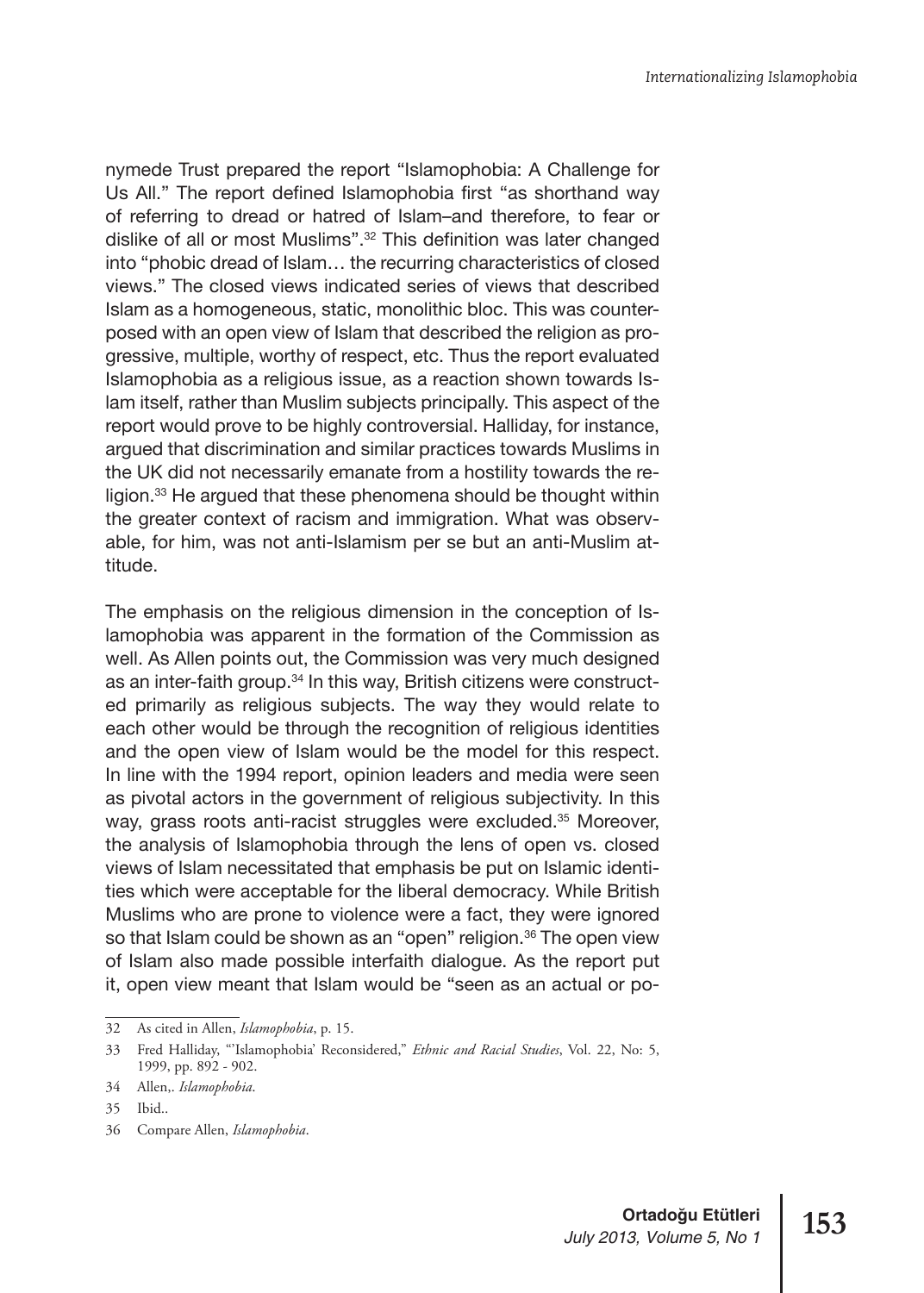tential partner in joint cooperative enterprises and in the solution of shared problems".<sup>37</sup> As an anti-Islamophobic measure, open view of Islam implied dialogue and this in turn would neutralize radicalism and confrontation between the state and larger British society on the one hand and Muslim subjects on the other.

#### **Islamophobia as an International Problem**

Runnymede's *Challenge for Us All* report was a success in terms of media coverage. Many British newspapers reported the work of the Commission, and mostly in a positive light. The discovery of Islamophobia by the Runnymede Trust was quite convincing for the media outlets.38 Many Muslim groups also lauded the report and saw it as a significant milestone for the British Muslims.<sup>39</sup> The favorable reception of the report became an important asset for those who wanted to express their grievances towards harassment of Muslims and hence made the message of the report more mobile across international sphere. An important turning point in this regard was the deployment of the term, Islamophobia by the United Nations World Conference against Racism.<sup>40</sup> The conference, infamous for its debates on the Israeli-Palestinian conflict, took place in 2001 in Durban, South Africa. At the end of the conference, a declaration was adopted. Article 61 of the declaration read: "we recognize with deep concern the increase in anti-Semitism and Islamophobia in various parts of the world, as well as the emergence of racial and violent movements based on racism and discriminatory ideas against Jewish, Muslim and Arab communities." Similar to Said's point, the article linked anti-Semitism and Islamophobia and essentially regarded the latter as a form of racist discrimination.<sup>41</sup> Interestingly, when the draft documents of the conference are studied closely it is seen that the delegates considered Islamophobia not necessarily as a problem experienced by Muslims living in Western societies but a problem in the Middle East. This is apparent from the fact that

<sup>37</sup> Runnymede Trust, *Islamophobia, a Challenge for Us All, Summary.*

<sup>38</sup> Clare Garner, "The British 'Are Becoming Muslim-Haters'," *The Independent*, February 21, 1997, p. 7; Paul Myirea, "Laws Needed to Protect British Moslems-Report," *Reuters*, October 22, 1997; The Scotsman,"Prince Urges Tolerance for Islam," March 1, 1997, p. 3; Alan Travis, "Ban on Religious Discrimination," *The Guardian,* June 12, 1997, p. 9.

<sup>39</sup> Allen *Islamophobia.*

<sup>40</sup> United Nations, *Report of The World Conference Against Racism, Racial Discrimination, Xenophobia and Related Intolerance (No. A/CONF.189/12)*, (Durban: United Nations, 2001).

<sup>41</sup> Said, "Orientalism Reconsidered".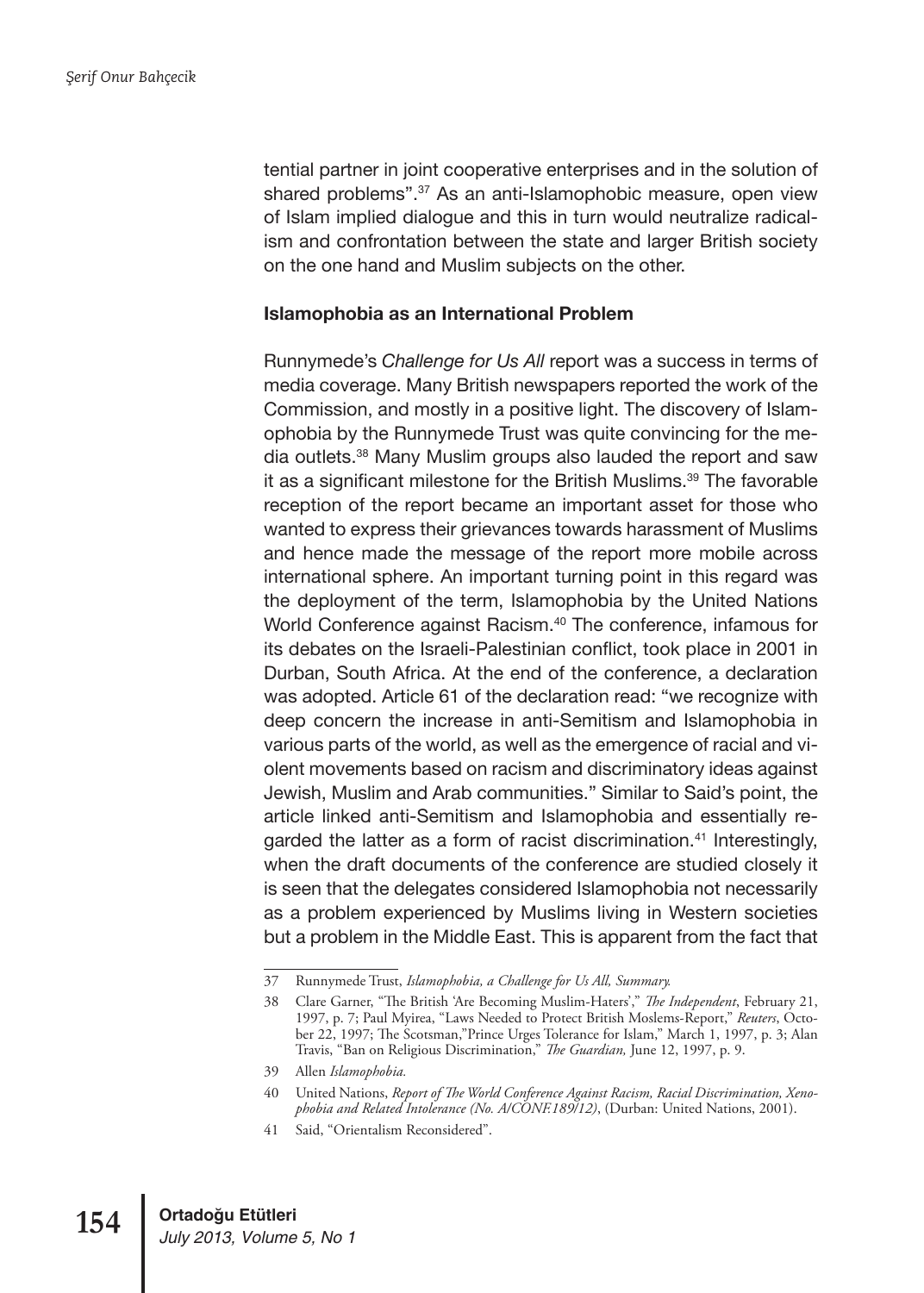article mentioned here was listed under the subtitle "paragraphs on the Middle-East and related issues".42 This indicates a significant move on the part of the drafters of the declaration. Islamophobia, which was discovered and inscribed as a phenomenon in Britain, was transferred to the Middle East. This draft implied that Islamophobia was not only a factor in the relations between British Muslims and other British citizens. It was also experienced in the geopolitics of the Middle East, presumably in the conflict between Israel and Palestine. The report included another indicator that showed that Islamophobia was related to this geopolitical problem: In the report itself, anti-Semitism was always mentioned alongside anti-Arabism and Islamophobia. It seemed that the drafters wished to "balance" anti-Semitism with Islamophobia. Indeed this can also be confirmed from the speeches of some Western diplomats in the report. They were critical of the declaration because there was no "independent" reference to anti-Semitism in the declaration.

A second move that internationalized or rather Europeanized the term Islamophobia came with its adoption by the European Union Monitoring Center on Racism and Xenophobia (EUMC). The EUMC was officially established in 1997, but in 2007 its mandate was widened and it was renamed as the European Union Agency for Fundamental Rights.43 After the September 11 attacks, the EUMC asked its "National Focal Points" to monitor the situation of Muslims and other minorities in 15 EU states. The focal points were asked to monitor "acts of violence or aggression and changes in the attitude of the EU populations […], good practices for reducing prejudice, violence and aggression, [and] reactions by politicians and other opinion leaders".44 The term Islamophobia was employed throughout the national reports, but a definition of the term itself was not provided to the national focal points. The definition of their task was monitoring acts against and attitudes towards Muslims, which seemed to exclude acts against the religion itself as an issue to be monitored. In that sense, the report departed from the definition of Runnymede Trust. The national reports differed in the way

<sup>42</sup> United Nations, *Report of The World Conference Against Racism, Racial Discrimination, Xenophobia and Related Intolerance,* p. 108.

<sup>43</sup> EUMC, "Frequently Asked Questions," http://www.fra.europa.eu/fraWebsite/faq/faq\_ en.htm, (accessed on January 5, 2011).

<sup>44</sup> EUMC, *Summary Report on Islamophobia in the EU After 11 September 2001,* http://fra. europa.eu/sites/default/files/fra\_uploads/199-Synthesis-report\_en.pdf, 2002, (accessed on February 28, 2011), p. 12.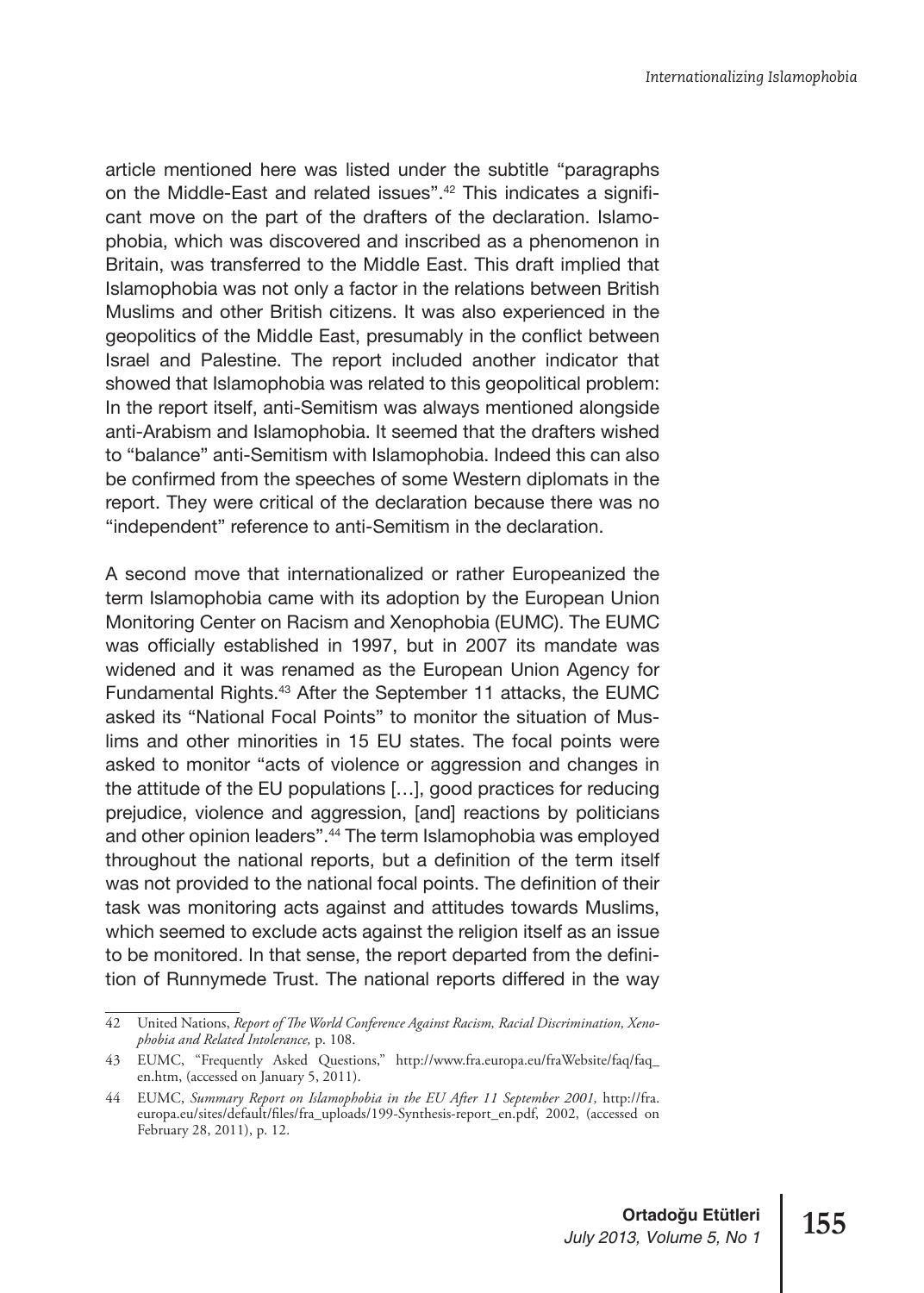they employed the term Islamophobia. Portugal and Austria used "Islamophobia" (with quotation marks) while Sweden used the term without quotation marks.<sup>45</sup> The "synthesis" report however used the term Islamophobia in its title.

The reports of the EUMC was not uniform in terms of the resources available to the national focal points, or the methodology and sources used in monitoring the situation of the Muslims in Europe.<sup>46</sup> Nevertheless, the establishment of a monitoring procedure for Islamophobia was significant. This phenomenon, which was initially thought as an occurrence in Britain was turned into a Europe-wide issue by these monitoring reports. This not only improved the credibility of the term itself, but also made it more mobile and applicable to other places by separating it from its national and local context. In terms of the governance of the Islamophobia, the EUMC initiative was again significant. The monitoring of Islamophobia meant that the term was being attached to a surveillance mechanism in the Foucaultian sense.<sup>47</sup> The EUMC functioned as a surveillance mechanism where potentially all acts of Islamophobia appear on its radar. Nevertheless, the normalization effects of this surveillance were not powerful. That is to say, the surveillance function's capacity to compare the conduct of the individuals and the government according to an established norm was weak. This was both because Islamophobia was represented as a societal issue and because the definition of Islamophobia was not clearly established. The acts of Islamophobia were seen as rather autonomous acts of the population, and the accountability of the governments in these acts was not clear.

The fact that the EUMC gave the task of monitoring to national focal points, and focused on the media, governments and opinion leaders had implications in terms of governance of Islamophobia as well. While the initiative Europeanized the problem, the distribution of monitoring to national entities constructed national governments and publics as the main sites of intervention in Islamophobia. Despite the weakness of its surveillance, the EUMC affirmed the circulation of Islamophobia in international discourses. Its monitoring

<sup>45</sup> EUMC, *Anti-Islamic Reactions in the EU after the Terrorist Acts against the USA,* http://fra. europa.eu/sites/default/files/fra\_uploads/216-Nat-Report-291101.pdf, 2002b, (accessed on February 28, 2011).

<sup>46</sup> EUMC, *Summary Report on Islamophobia in the EU After 11 September 2001.*

<sup>47</sup> Michel Foucault, *Discipline and Punish, The Birth of the Prison,* (New York: Vintage Books, 1979).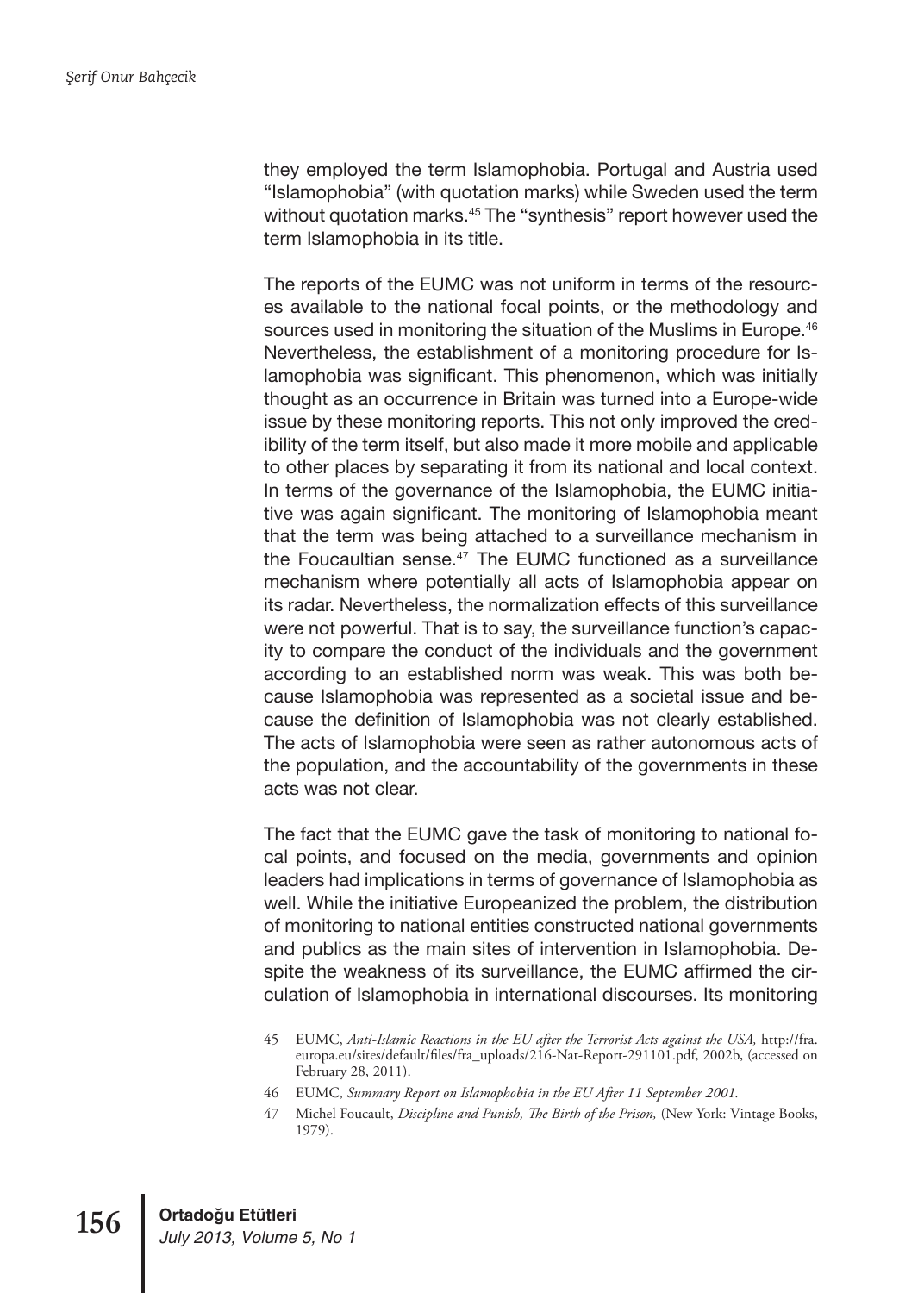initiative was also significant and inspired other international agencies. Prime among these agencies was the Organization of Islamic Cooperation (OIC), the activities of which we now turn to.

#### **The OIC: A Hybrid anti-Islamophobia Program**

The Organization of Islamic Cooperation (OIC) was established in 1969 in Morocco and aimed to combine the "efforts and speak with one voice to safeguard the interests and secure the progress and well-being of [Member States'] peoples and of all Muslims in the world".48 The OIC has come to the attention of the media and scholars especially after the September 11 attacks through its initiatives against Islamophobia. Its initiatives to install international legislation to prevent what it saw as blasphemy against Islam and discrimination against Muslims proved to be controversial. On the one hand some argued that this initiative was a demonstration of the OIC's "determination to suppress critical commentary on Islamrelated themes".49 On the other hand, the organization itself came to project an image that was increasingly embracing democratic governance and human rights. For instance, in its 2008 Summit in Antara, Indonesia, a new charter that underlined human rights and democracy was adopted.<sup>50</sup>

What was significant for our purposes was the establishment of a monitoring body by this organization in 2005. This took place in the 3rd Extraordinary Session of the Islamic Summit Conference that came together in December 2005 as a reaction to the infamous cartoon controversy. The Summit adopted the OIC Ten-Year Program of Action, which included the establishment of an observatory to track Islamophobic acts.<sup>51</sup> There was no geographical limit to the activities of the observatory, but in practice, its monitoring was limited to European and North American countries. Its sources information were the media and studies by think-tanks, scholars, international organizations and NGOs. By utilizing these sources, it

<sup>48</sup> OIC, "About OIC," http://www.oic-un.org/about\_oic.asp, 2009, (accessed on January 5, 2011) The Organization has 57 members and the headquarters are located in Jeddah, Saudi Arabia.

<sup>49</sup> Arch Puddington and Christopher Walker, "Saying the Unsayable: Revisiting International Censorship," *World Affairs,* Vol. 173, No: 4, 2010, pp. 75-83.

<sup>50</sup> Asia Pulse, "OIC adopts new charter with Focus on Human Rights," March 15, 2008.

<sup>51</sup> OIC, *The updated Report of the OIC Observatory on Islamophobia to the 35th Session of The Council of Foreign Ministers for the Period of May 2007-May 2008*, http://www.oic-un.org/ document\_report/observatory\_report\_final.doc, 2008, (accessed on January 2, 2011).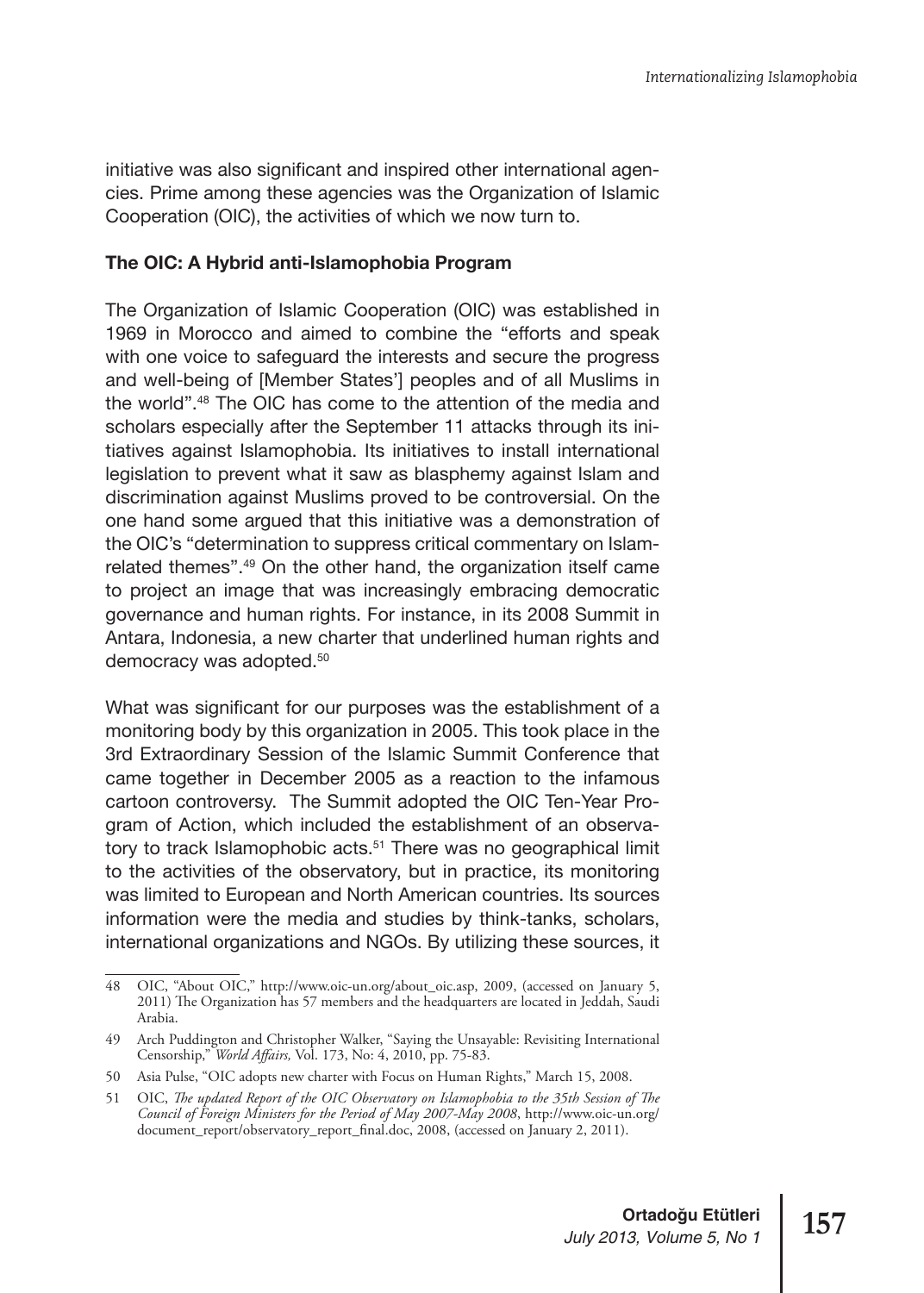produces an annual report that summarizes acts of Islamophobia and the activities of the OIC to combat this phenomenon.

The OIC seemed to adopt a definition of Islamophobia that was similar to the one found in Runnymede Trust report. It was "an irrational or very powerful fear or dislike of Islam" but it also had dimensions like "racial hatred, intolerance, prejudice, discrimination and stereotyping".52 The OIC monitoring report referred to issues like immigration, racism and xenophobia and recognized these as problems that exacerbated the problem of Islamophobia. However, it insisted that Islamophobia was essentially a "religion-based resentment".53 The resentment had its roots in the historical relations between the Muslim world and the West, and in this context, "historical reconciliation" was seen as an important aspect of the resolution of the Islamophobia problem.<sup>54</sup> The report also indicated, "apologizing to Muslims for the Crusades and the repercussions of America's so-called war on terror is also a positive development towards fostering tolerance among religions and cultural beliefs and countering Islamophobia".55

One of the main concerns of the authors of the report was enrollment of other, especially Western actors in the anti-Islamophobia program. The monitoring reports put emphasis on convincing their interlocutors of the existence of the phenomenon of Islamophobia. To accomplish that, reports adopted two basic tactics. First, they based their claims of the existence of Islamophobia not on the studies of Muslim scholars but on the reports of Western organizations like the Runnymede Trust, the EUMC, the Council of Europe and the UN. They frequently quoted the texts produced by such authoritative bodies. The second tactic adopted by the OIC was articulation of the global legitimate discourses of the West with acts of Islamophobia. One of these discourses was the fight against terrorism and the maintenance of global security. It was argued that Islamophobia fostered exclusion of Muslim populations from mainstream society as a result of discrimination and harassment. This weakened the identification of the Muslims with their adopted

<sup>52</sup> Ibid., p. 8.

<sup>53</sup> Ibid., p. 8.

<sup>54</sup> Ibid., p. 26.

<sup>55</sup> Ibid., p. 26.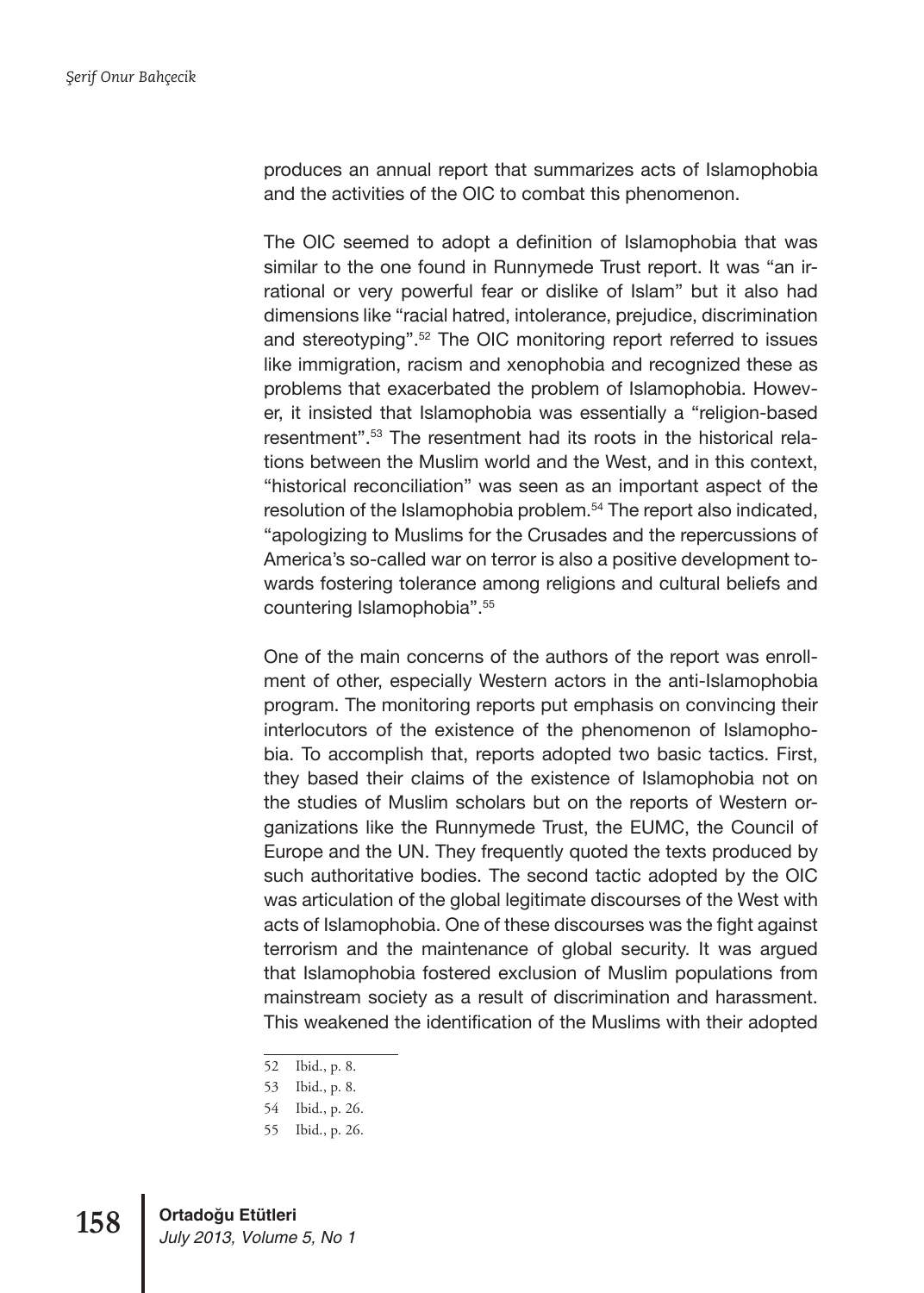country and rendered them easy preys for terrorist recruitment.<sup>56</sup> The second legitimate discourse that OIC took advantage of was that of human rights. Especially in the 3rd monitoring report, OIC adopted a human rights framework to combat Islamophobia.<sup>57</sup> This meant, on the one hand, mobilization of international human rights legislation to combat attacks on Islam and definition of the problem as an abuse or human rights. On the other hand, the new framework pointed out to the OIC strategy of carrying Islamophobia to human right venues like the Human Rights Council. In this context, the OIC came to define Islamophobia as a hate crime and took initiatives to ban this through anti-blasphemy legislation.<sup>58</sup> In recent years, the OIC expanded its utilization of human rights framework to combat Islamophobia. As a result of the initiatives the organization, in 2011, the 16th session of the Human Rights Council of the United Nations adopted the Resolution 16/18 which called on the states to take necessary precautions to prevent the discrimination of persons on the basis of religion.

The OIC's adopted task of combating against Islamophobia was a challenge for the organization. Until the mid-2000s, the OIC was not a very active international body. For instance, it began to liaise with other international organizations and NGOs only very recently, mainly under its new Secretary General, Ekmeleddin Ihsanoglu. Its toolbox was very much limited to declarations and extraordinary summits. In addition to these challenges, the OIC was combating Islamophobia in the Western countries where for many freedom of expression had to be interpreted broadly. In other words, it was trying to make a case of human rights to a group of states who saw themselves as the pioneers of human rights and democratic governance. The freedom of expression issue also limited its options in terms of combating Islamophobia through legal means of blasphemy laws.

In the face of these challenges, the OIC had to adopt a strategy that synthesized disciplinary and liberal techniques of government. The monitoring practices of the OIC were explained above. The liberal aspect of the OIC's anti-Islamophobia program was based on the

<sup>56</sup> Ibid, p. 13.

<sup>57</sup> OIC, *3rd OIC Observatory Report on Islamophobia (May 2009 to April 2010), http://www.oicoci.org/uploads/file/Islamphobia/2010/en/Islamophobia\_rep\_May\_22\_5\_2010.pdf.pdf*, 2010, (accessed on January 5, 2011).

<sup>58</sup> Ibid, pp. 22-24.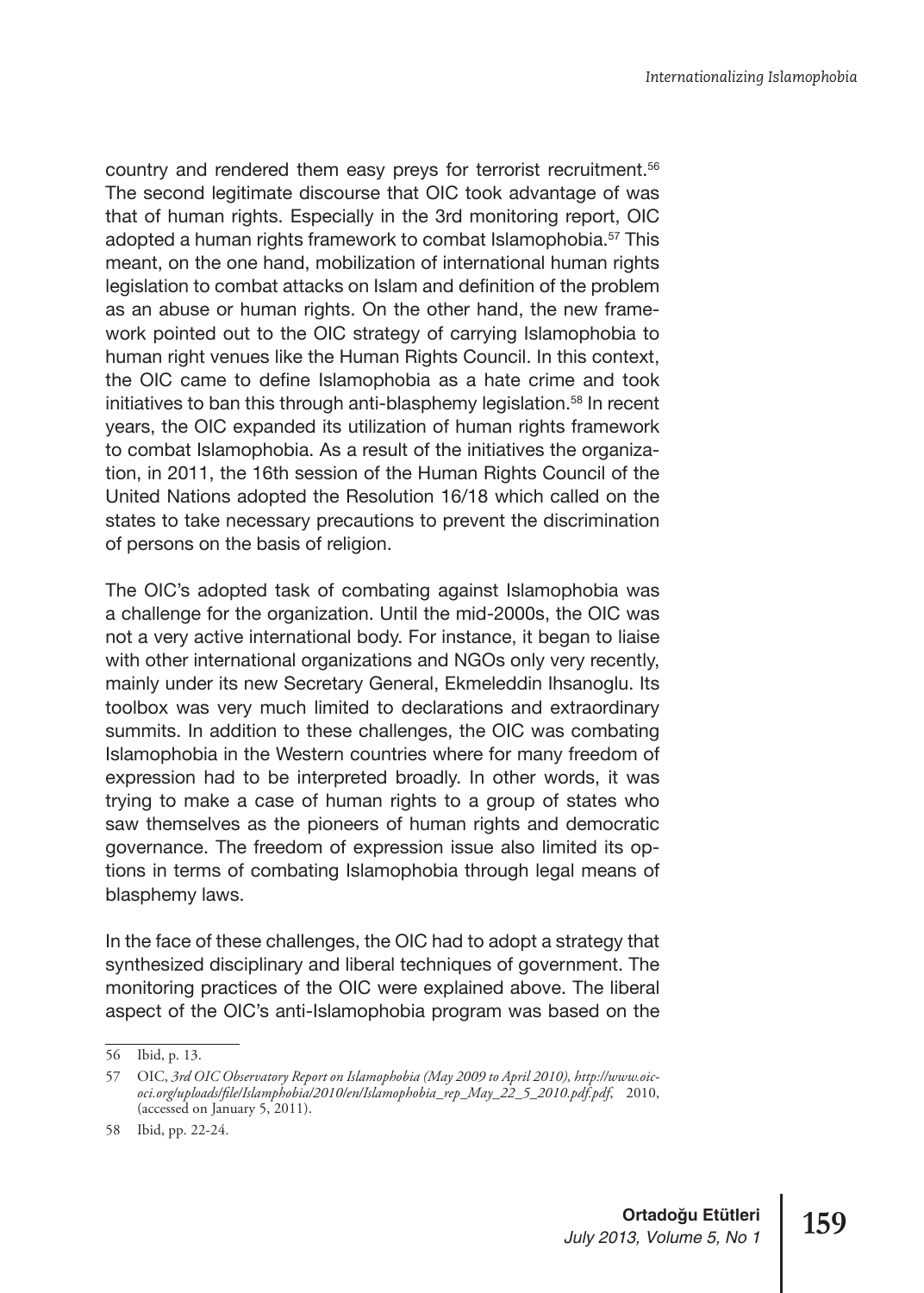governance of Western populations through awareness raising and dialogue. The OIC constituted Western subjects as essentially liberal subjects and sought to conduct their behavior by influencing their mode of self-government. This entailed the exercise of "freedom of expression… linked with a sense of responsibility".59 The liberal subjects could not be constrained from the outside with penalties and similar measures. As long as the Islamophobic acts were considered as expressions of opinion but not discrimination of persons on the basis of religion, legal intervention in the issues was not possible. However, their conduct could be modified by instilling a sense of responsibility in them. This responsibility entailed not only the recognition of Muslims' religious identity but also an awareness of the repercussions of the individual acts for global peace and security. This awareness should be created through training, education and intercultural dialogue. The OIC argued that one of the tasks were to: "Revise educational syllabi at all levels on both sides, particularly in key disciplines such as history, philosophy, social and human sciences with the aim of presenting a balanced view of other cultures and civilizations".60

The OIC hoped that discrimination and harassment of Muslims could be prevented through the dissemination of accurate knowledge of Islam. The OIC aimed to do this, not through direct government of the Western populations by international legislation but through an intervention in the education of Western subjects. In this way, the OIC hoped to secure the self-government of Western subjects in line with intercultural understanding.

Another tactic of liberal governance of Western subjectivities was cooperation with the media. The OIC saw the latter's coverage of Islam and Muslims in a negative light as one of the causes of rise of Islamophobia. In line with this, in 2007, a workshop was organized by the OIC in Azerbaijan. "Political leaders, academics, media personalities, international organizations, and representatives of leading NGOs and civil society participated in that Conference".61 In this workshop, the OIC sought to influence those active in the formation

<sup>59</sup> OIC, *2nd OIC Observatory Report on Islamophobia (June 2008 to April 2009),* http://www. oic-oci.org/uploads/file/Islamphobia/Islamophobia\_rep\_May\_23\_25\_2009.pdf, 2009, (accessed on January 5, 2011), p. 4.

<sup>60</sup> Ibid., p. 30.

<sup>61</sup> OIC, *The updated Report of the OIC Observatory on Islamophobia to the 35th Session of The Council of Foreign Ministers for the Period of May 2007-May 2008*, p. 23.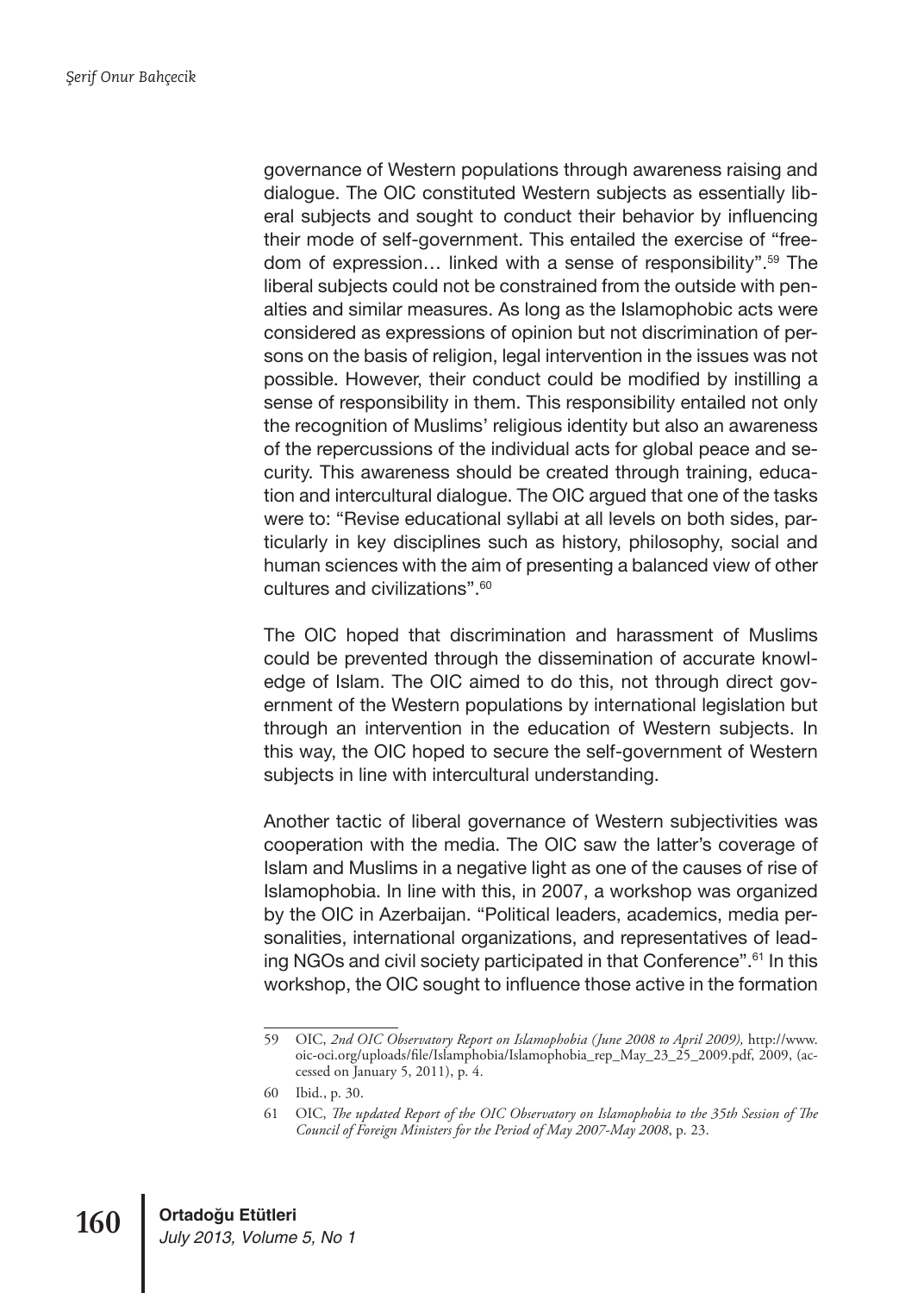of opinion in the West. The logic was that if these personalities and institutions could be enrolled to the anti-Islamophobia project, the problem of discrimination and harassment of Muslims and attacks on Islam could be reduced. In this workshop, too, the participants were encouraged to exercise their freedom of expression responsibly. In the Western and Muslim Countries' Forum in Astana in 2008, the OIC furthered this agenda of responsibilization by calling on the journalists to establish a group "to act as advocates for promoting the inter-civilizational dialogue".62

## **Concluding Remarks**

This paper brings a radical empirical perspective on the activities of those who sought to counter Islamophobia. My objective was not to "deconstruct" Islamophobia by exposing its instabilities as a concept. Rather I treated Islamophobia as a mobile "token" that was taken up by multiple actors in various ways. Each adoption of the term Islamophobia did not necessarily mean that the original meaning of the term found in early 20th century was carried forward by new agents. On the contrary, each adoption meant a transformation in the term itself and in its networks. The way Edward Said employed the term was highly different than the way Runnymede Trust did. When the latter took up Islamophobia, it translated it into a concept of anti-racism and multiculturalism and established links with media, government, housing authorities, municipalities, etc. In Runnymede's rendering, Islamophobia was something to be taken into consideration when public funds were being distributed or decisions on urban housing made. The OIC translated it into an issue of geopolitical significance and linked it with discourses of human rights, anti-terrorism, and civilizations. Throughout these modifications, actors alternatively came to emphasize racial and religious aspects of Islamophobia.

While following these translations, I have also demonstrated the programmatic character of anti-Islamophobic activities. These efforts did not merely wish to stop or suppress Islamophobia. They endeavored to accomplish this through different means. While the Runnymede Trust imagined a multicultural society where different identities expressed themselves freely while respecting the other,

<sup>62</sup> OIC, "About OIC," http://www.oic-un.org/about\_oic.asp, 2009, p. 43(accessed on January 5, 2011).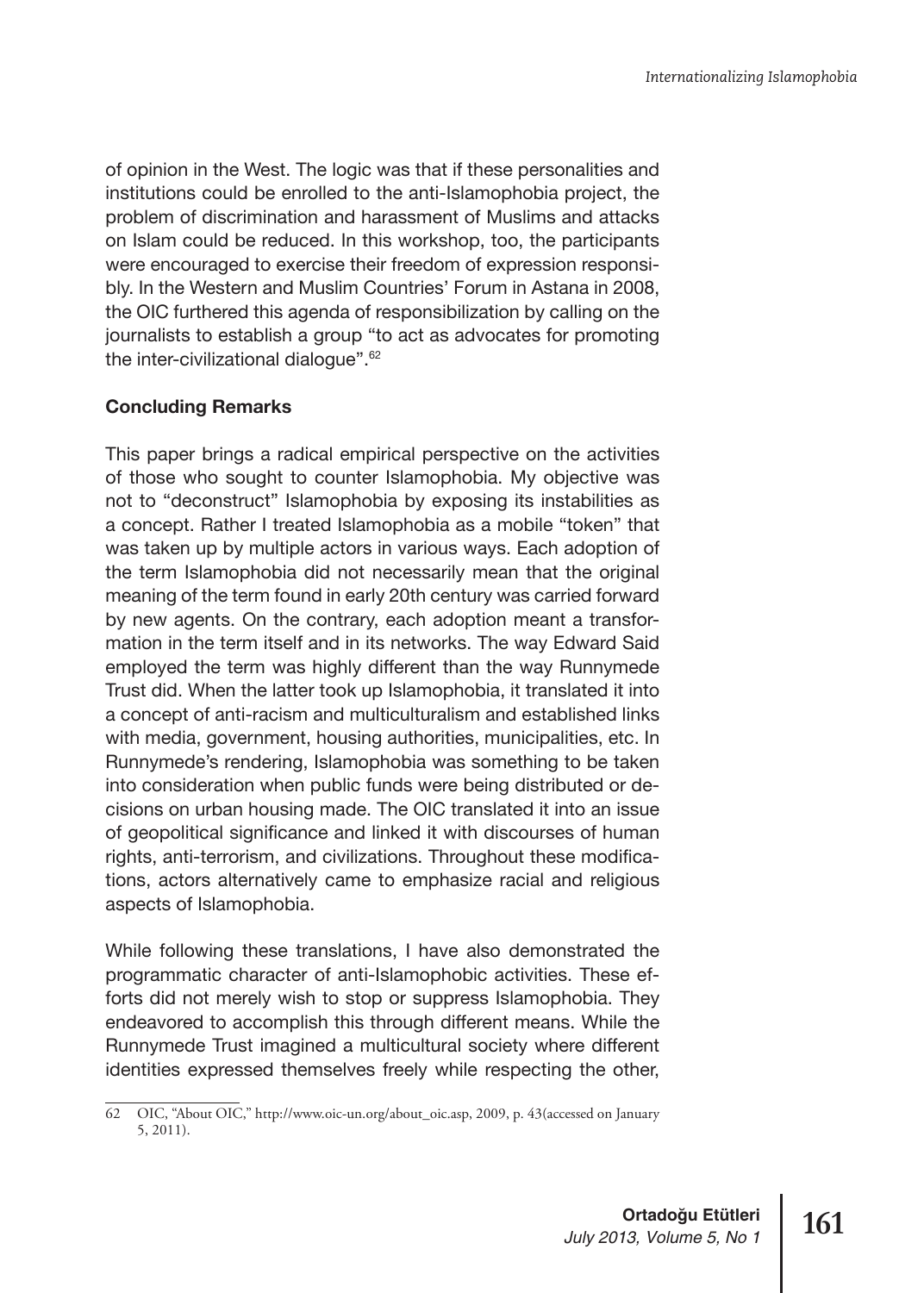the EUMC constituted a geography where different manifestations of Islamophobia could be linked. The OIC, on the other hand imagined a civilizational space of co-existence in peace. While the Runnymede prioritized policy making and sought to liaise with promulticulturalism groups, the OIC engaged with governments, diplomats and international organizations.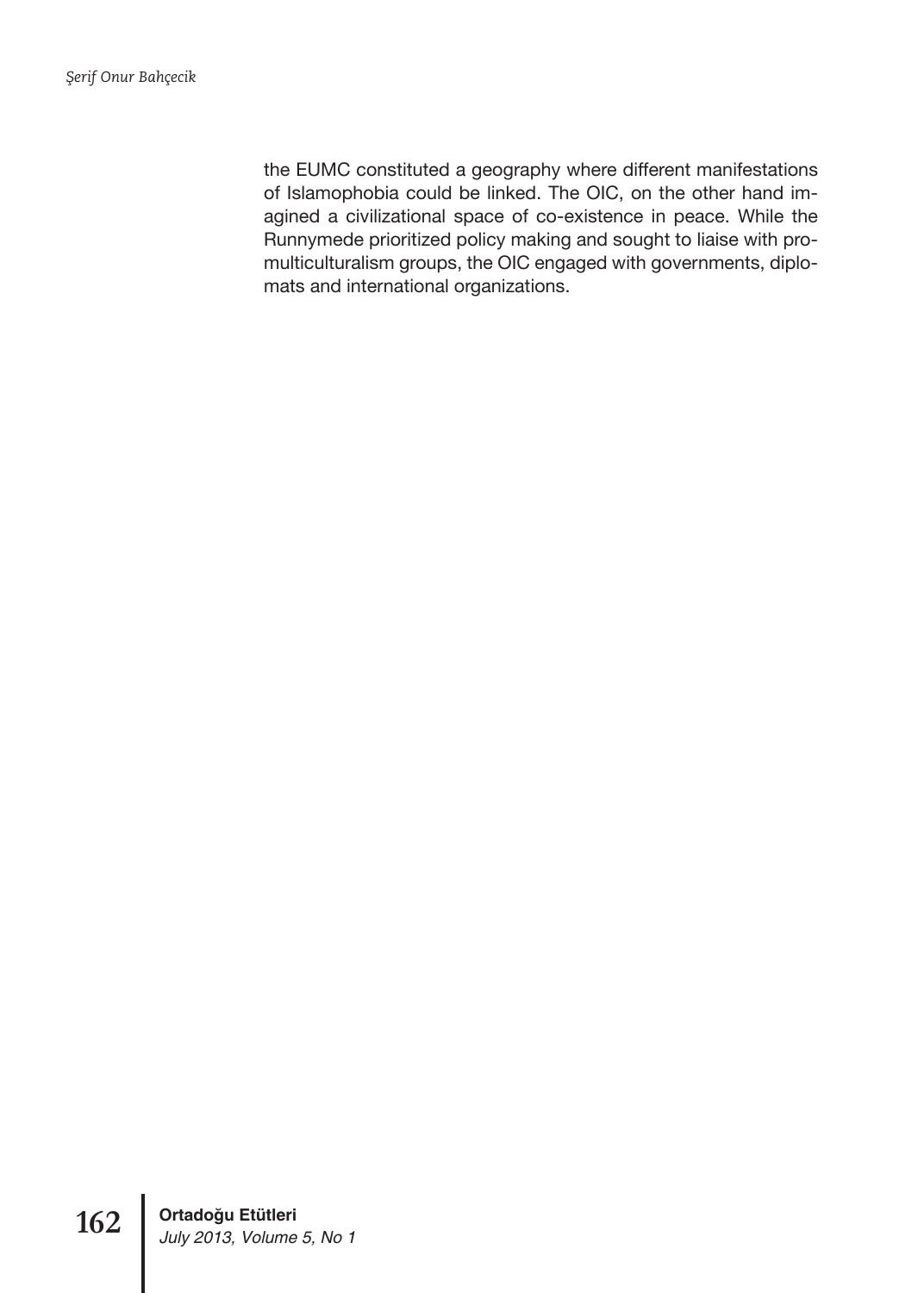## *Bibliography*

Allen, Christopher, *Islamophobia,* (Burlington: Ashgate Publishing, 2010).

Anawati, Georges, "Dialogue with Gustave e. Von Grunebaum," International Journal of Middle East Studies, Vol. 7, No: 1, 1976, pp. 123-128.

Asia Pulse, "OIC adopts new charter with Focus on Human Rights", 15 March, 2008.

Birt, Jonathan, "Islamophobia in the Construction of British Muslim Identity Politics" in Peter E. Hopkins and Richard Gale (eds.), *Muslims in Britain,* (Edinburgh: Edinburgh UP, 2009), pp. 210-227.

Bravo Lopez, Fernando, "Towards a Definition of Islamophobia: Approximations of the Early Twentieth Century," *Ethnic and Racial Studies,* Vol. 34, No: 4, 2010, pp. 556-573.

EUMC, *Anti-Islamic Reactions in the EU after the Terrorist Acts against the USA,* http://fra.europa.eu/sites/default/files/fra\_ uploads/216-Nat-Report-291101.pdf, 2002.

\_\_\_\_\_\_, *Summary Report on Islamophobia in the EU After 11 September 2001,* http://fra.europa.eu/sites/default/files/fra\_ uploads/199-Synthesis-report\_en.pdf, 2002.

\_\_\_\_\_\_, "Frequently Asked Questions," http://www.fra.europa. eu/fraWebsite/faq/faq\_en.htm.

Foucault, Michel, *Discipline and Punish, The Birth of the Prison* (New York: Vintage Books, 1979).

\_\_\_\_\_\_, "Governmentality" in Graham Burchell, Colin Gordon and Peter Miller (eds.) *The Foucault Effect: Studies in Governmentality,* (Chicago: University of Chicago Press, 1991), pp. 87–104.

Fougner, Tore, "Neoliberal Governance of States: The Role of Competitiveness Indexing and Country Benchmarking," *Millennium - Journal of International Studies,* Vol. 37, No: 2, 2008, pp. 303-326.

Garner, Clare, "The British 'Are Becoming Muslim-Haters'" *The Independent,* 21 February, 1997, p. 7.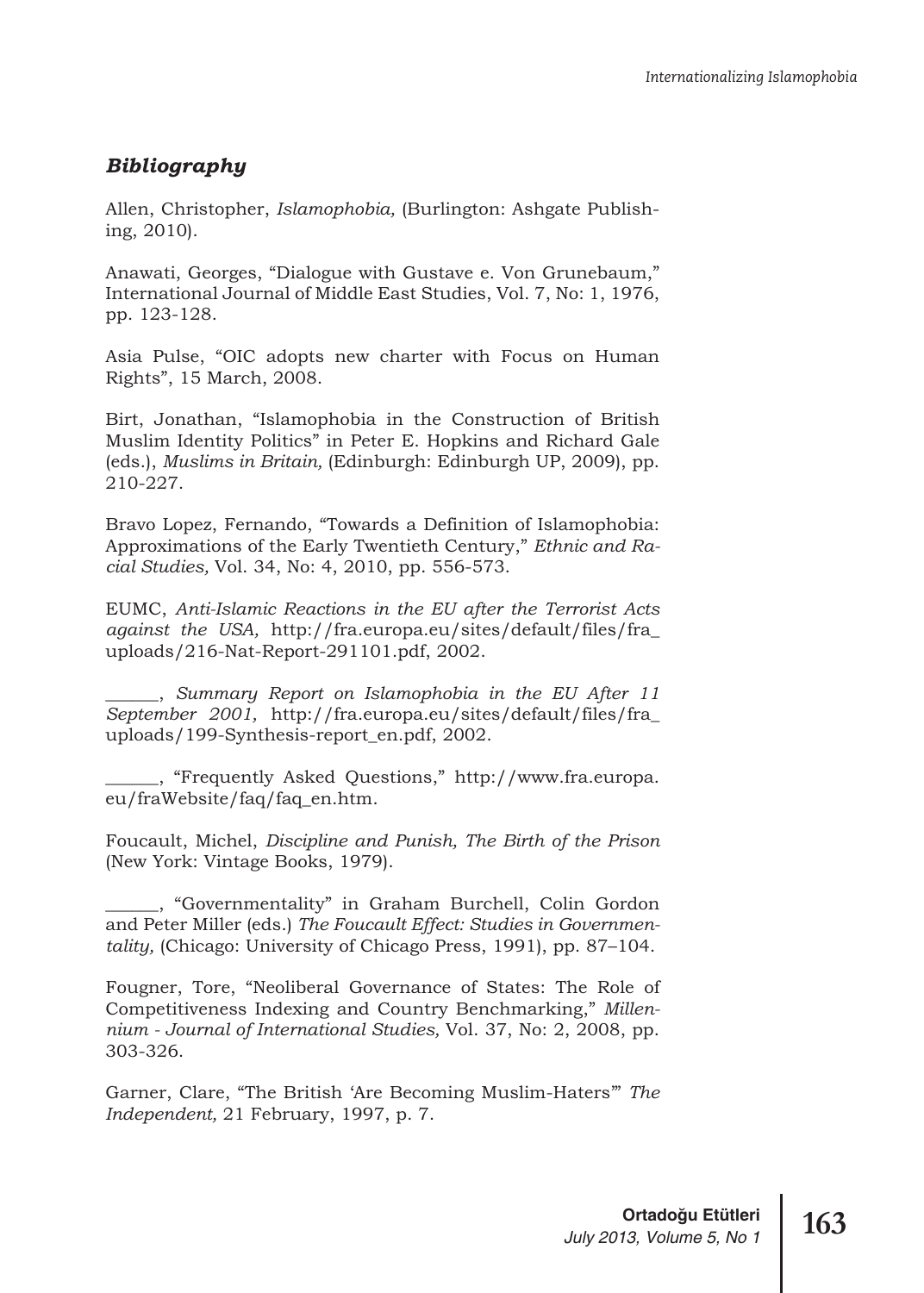Halliday, Fred, "Islamophobia' Reconsidered," *Ethnic and Racial Studies,* Vol. 22, No: 5, 1999, pp. 892 - 902.

Human Rights Watch, *"We are not the enemy", Hate Crimes Against Arabs, Muslims, and Those Perceived to be Arab or Muslim After September 11,* Human Rights Watch Report, 2002, 14, No: 6, (available at http://www.hrw.org/sites/default/files/reports/usa1102.pdf).

Ikenberry, G. John and Kupchan, Charles A., "Socialization and Hegemonic Power," *International Organization,* Vol. 44, No. 3, 1990, pp. 283-315.

Lentin, Alana, *Racism and Anti-Racism in Europe,* (London: Pluto Press, 2004).

Malik, Kenan, "Are Muslims hated?," *Index on Censorship,* Vol. 34, No. 2, 2005, pp. 167-172.

Mearsheimer, John J., "The False Promise of International Institutions," *International Security,* Vol. 19, No: 3, 1994, pp. 5-49.

Merlingen, Michael, "Governmentality: Towards a Foucauldian Framework for the Study of IGOs," *Cooperation and Conflict,* Vol. 38, No: 4, 2003, pp. 361-84.

Modood, Tariq, "Muslims and the Politics of Difference" in Peter E. Hopkins and Richard Gale (eds.), *Muslims in Britain,* (Edinburgh: Edinburgh UP, 2009), pp. 193-209.

Myirea, Paul, "Laws Needed to Protect British Moslems-Report," *Reuters,* 22 October, 1997.

OIC, "About OIC," http://www.oic-un.org/about\_oic.asp, 2009.

\_\_\_\_\_\_, *2nd OIC Observatory Report on Islamophobia*, (June 2008 to April 2009), http://www.oic-oci.org/uploads/file/Islamphobia/Islamophobia\_rep\_May\_23\_25\_2009.pdf,

\_\_\_\_\_\_, *3rd OIC Observatory Report on Islamophobia*, (May 2009 to April 2010), 2010., http://www.oic-oci.org/uploads/file/Islamphobia/2010/en/Islamophobia\_rep\_May\_22\_5\_2010.pdf.

\_\_\_\_\_\_, *The Updated Report of the OIC Observatory on Islamophobia to the 35th Session of The Council of Foreign Ministers for the Period of May 2007-May 2008,* 2008. http://www.oic-un.org/ document\_report/observatory\_report\_final.doc.